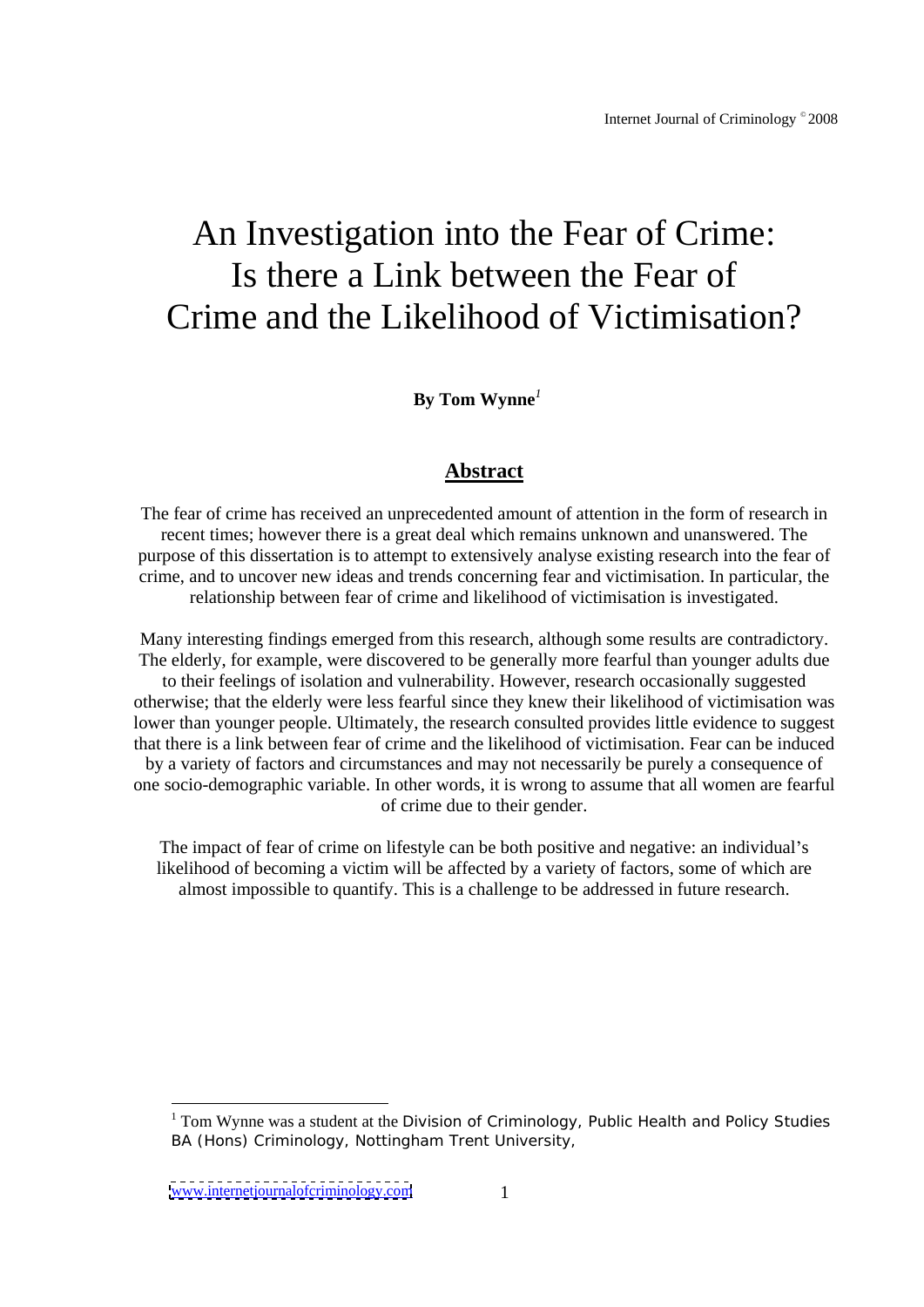# **Chapter 1: Introduction**

This dissertation concentrates on the complicated global phenomenon known as the 'fear of crime. The possibility that an individual's fear of crime can impact on their chances of being victimised is also subject to substantive analysis throughout this research. Aristotle (cited in Kennedy, 1991: 141) suggests that the state of mind of those who fear is 'accompanied by an expectation of experiencing some destructive misfortune...'. This may explain both the fear of a negative experience, such as victimisation, or even phobias. Aristotle defines fear as 'a sort of pain or agitation derived from the imagination of a future destructive of painful evil' (ibid) and Alison  $(2005: 214)$  argues that 'the potential to avoid aversive conditions bears a close relationship to negative reinforcement'. The issues of fear association and negative reinforcement are discussed in Chapter 3.

Fear, according to Ditton *et al* (1999: 83), is a term 'encompassing a confusing variety of feelings, perspectives, risk-estimations, and thus means different things to different people . Crime is an inevitable feature of civilization. Durkheim (cited in Ferraro, 1995: 1) suggests that 'crime is normal because a society exempt from it is utterly impossible'. Fear is merely a natural response to crime.

Lee  $(2007: 1)$  argues that over the past four decades the fear of crime has become 'an increasingly significant concern for criminologists, victimologists, policy-makers, politicians, policing organisations, the media and the general public . Lee emphasises the emergence of the fear of crime by suggesting that there has been an 'extraordinary proliferation of research and literature' in the field (ibid). This 'proliferation' is also highlighted by Crawford (cited in Newburn, 2003: 139) who suggests that since the 1970s crime and the fear of crime have come to occupy a new salience within everyday life . It has been suggested by Walklate (2007: 88) that the 'growth in sensitivity' to the fear of crime 'parallels the growth in sensitivity to the victim of crime more generally'. She also implies that this 'growth' was 'boosted' by media coverage of muggings in the early 1970s, and that rising recorded crime rates throughout this decade contributed to the introduction of the British Crime Survey (BCS) in 1982. Karmen (2004: 7) suggests that 'in the past, the lion's share of (media) coverage was devoted to offenders', whereas now accounts are more 'balanced'; allowing 'nonvictims to better understand and empathise with the actions and reactions of victims . The considerable attention given to fear of crime by researchers over the last two decades is a result of attempts to identify why certain social categories have reported levels of fear higher than others (Ferraro, 1995).

The central aim of this research is to identify whether or not there is a genuine link between fear of crime and the likelihood of victimisation, thus to fully address such a principal issue, several factors must be examined; firstly, what is meant by the term 'fear of crime' and how should it be defined? The second research objective involves examining the use of theoretical approaches by criminologists, and how such perceptions have been utilised to explain fear of crime. Victimisation itself is then evaluated, along with socio-demographic variables within victimisation, such as gender, age, locality, social class, and race, and potential patterns are acknowledged and explored further. What influences an individuals perceived likelihood of victimisation and is there a link? This concluding and ultimately most significant research objective is answered in the analysis section of the report.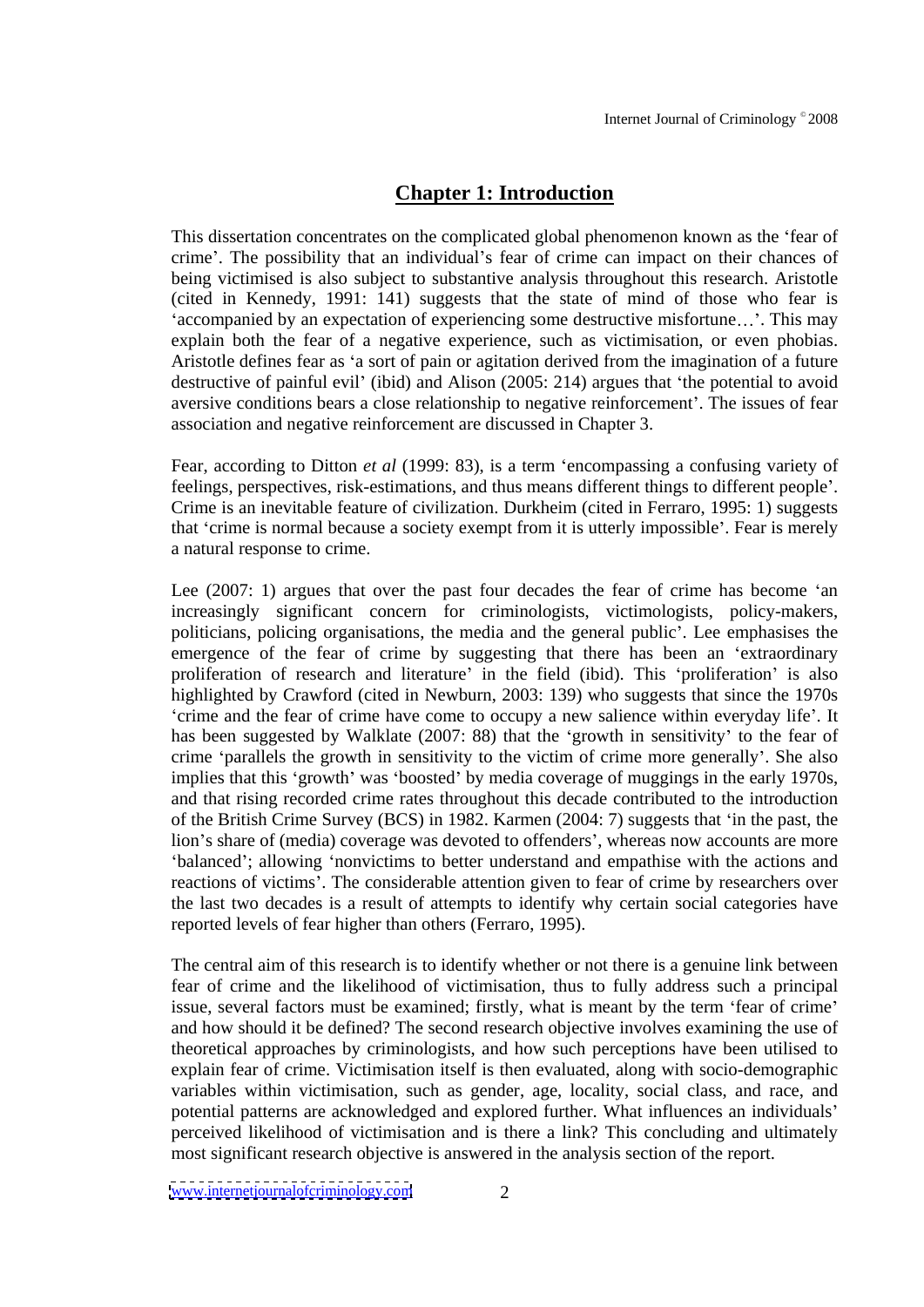Fear of crime has become 'very salient in both politics and the media' (Vanderveen, 2006: 9) thus fear of crime is now a 'socially relevant issue' (ibid) as opinions and concerns regarding crime and deviant behaviour are 'prominent in social life' (ibid), therefore justifying the need for further research on the issue. Much of Vanderveen's work is cited throughout and it must be stated that it is largely based on research from The Netherlands. Although this dissertation is predominantly based on and considered relevant to the UK, a range of literature published abroad is also included.

It is perhaps inevitable that crimes which impact immediately on individuals (such as robbery and burglary) engender greater levels of fear than larger-scale and longer-term crimes. Crimes such as mis-sold pension plans, the dumping of sewage and chemicals into rivers and the sale of under-tested pharmaceuticals to developing nations all have a significant aggregate impact on society but are unlikely to provoke as much fear in individuals (Kershaw *et al,* 2000).

To date there appears to be no universally accepted definition for the fear of crime and it is this very lack of certainty which has prompted a variety of authors to propose their own suggestions. Vanderveen (2006: 4) cites two contrasting definitions. The first, provided by Conklin (1971) defines 'fear of crime' as the 'sense of personal security in the community'. A subsequent proposal from Covington  $& Taylor (1991)$  suggests it is the 'emotional response to possible violent crime and physical harm', whilst Ferraro & LaGrange (1987, 1992, cited in Ferraro, 1995: 4) suggest that fear of crime is 'an emotional response of dread or anxiety to crime or symbols that a person associates with crime . Such variances in descriptions highlight the difficulty surrounding the subjective nature of the notion; however, this research attempts to provide a rational and coherent account of the phenomenon and its significance to the discipline of criminology.

The dissertation is divided into six chapters as follows: the first two chapters comprise the introduction and methodology. The latter offers an overview of the approach taken to the gathering and analysis of relevant literature, highlighting both the advantages and possible disadvantages relating to secondary analysis. The third chapter, Victimisation, explores the perception trends discovered between socio-demographic groups, and explains the nature of research and the influence of victim surveys in fear of crime analysis. Theoretical Explanations, the fourth chapter, offers further accounts of fear of crime and draws upon informal communications with Victim Support to develop arguments. The fifth chapter, Analysis, considers some of the influences behind creating fear of crime, attempts to reduce it and the confusion surrounding how it should be measured. The sixth chapter concludes this research by summarising the key findings and making appropriate recommendations for future research.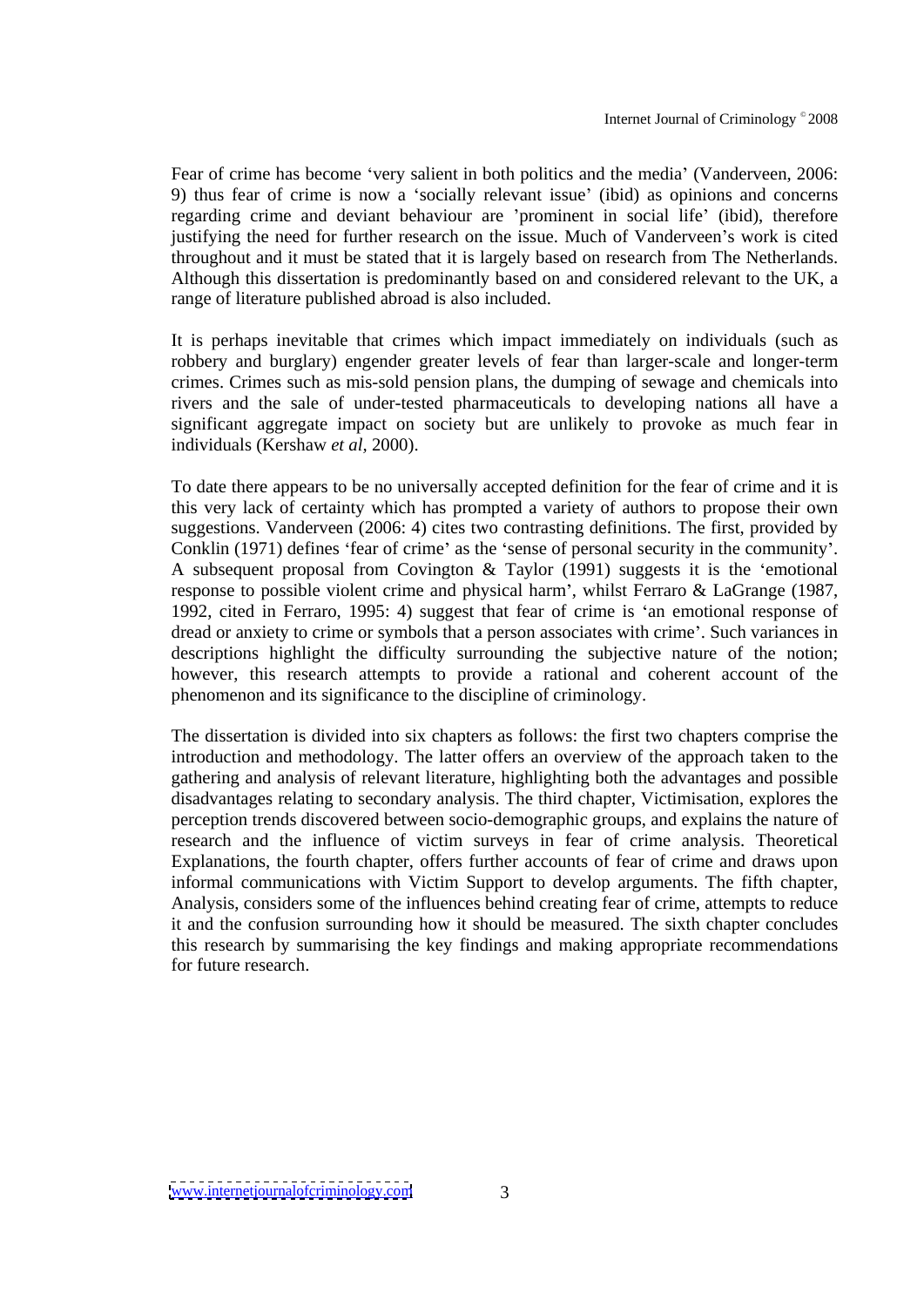## **Chapter 2: Methodology**

This dissertation references a wide range of secondary data, including journal articles, books, the Internet, research reports and news articles. Secondary data was considered to be the most efficient means of accessing information. A small number of informal communications were, however conducted with Victim Support, in the form of attending ad hoc presentations, in order to acquire evidence to support arguments already formed, as well as to provide possible discussions on contradictory elements and an alternative insight into the area. Before utilising any of the information obtained it was essential to substantiate the agency's willingness for the data to be used in such a manner thus consent was actively sought and gained through a series of follow-up phone calls and emails. This specific data aside, however, the research objectives were predominantly addressed in this dissertation through the acquisition and analysis of secondary data.

By far the most widely used framework for analysing qualitative data is 'Grounded Theory' (Glaser & Strauss, 1967) which Strauss & Corbin (1998: 12) describe as 'theory that was derived from data, systematically gathered and analysed through the research process. In this method, data collection, analysis, and eventual theory stand in close relationship to one another'. Grounded theory was used to analyse much of the data whilst coding and textual analysis were also utilised to highlight recurring themes that would otherwise go unobserved, thereby 'bringing together a measure of organisation to the data...' (Noakes  $\&$ Wincup, 2004: 130). A process found to be useful was the underlining of key words and quotes which could later be rediscovered, and either cited or subsequently rejected.

Secondary research was crucial to this research, thus academic texts, journals, the Internet and research reports were widely used throughout. Secondary data analysis is advantageous as it is both cost and time-effective and is more likely to provide high quality, reliable data. This means, for example, that in studies involving respondents, the sampling procedures have been rigorous', thus more likely to be representative and accurate (Bryman, 2004: 202). Government websites such as the Home Office, used in this research, are nationally renowned and the information available is up-to-date and often conducted on a wider-scale than possible if collected individually. Such secondary data, therefore, creates the opportunity for longitudinal, subgroup and cross-cultural analysis (Bryman, 2004), and allows more time for data analysis since with no time-consuming collection of raw data it is possible to concentrate fully on a larger selection of secondary materials. It is possible to analyse secondary data even if it has well known problems and limitations: 'problems with the data set are not a reflection on the researcher using secondary data analysis' (Royce, 2004: 213). The analysis of secondary data also enables the researcher to compare statistics and trends across different areas and nations (Royce, 2004). Silverman (2000: 45) argues that 'secondary analysis of other people's data is to be commended rather than condemned'.

Notwithstanding the aforementioned advantages, secondary data analysis, like any methodological approach has limitations. Secondary researchers have no control over the data they use which may be dated and not directly relevant. Similarly, the potentially complex nature of data may render it inaccessible to those who are unfamiliar, a point made by Bryman (2004) when he refers to the need for a period of familiarisation with the data.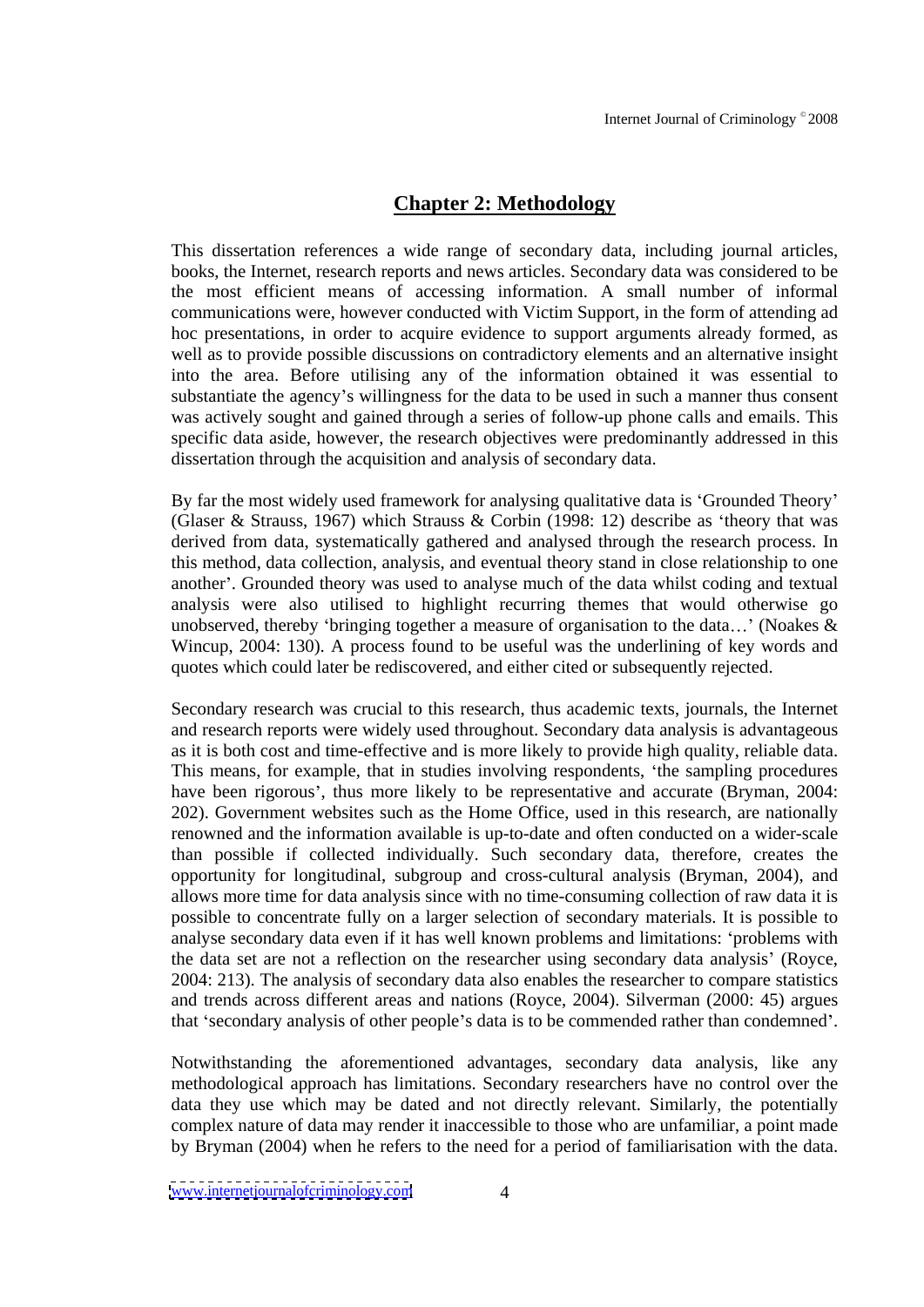Researchers need to be aware of the authenticity and credibility of internet resources which can sometimes be factually incorrect. Secondary researchers must be cautious and utilise only those sources considered to be valid, such as those provided by criminal justice agencies, allowing readers to adhere to the 4 principles highlighted by Scott (1990: 6): authenticity, credibility, representativeness and meaning.

While academic books contain a wide range of useful information, even very recent books tend to become dated very quickly due to the length of time it takes for them to be written and published. Journal articles can be used to counterthis problem as they are published more frequently, contain research by both practitioners and academics and thus are more likely to reflect current trends or issues.

After serious consideration it was decided against the use of a questionnaire survey. This form of primary research would have been time-consuming, could have been expensive and ethical issues could have arisen, such as respondents not wanting to reveal certain information or leaving sections blank. Any information obtained through primary research may not necessarily have been particularly useful. There is no guarantee that data obtained through questionnaire surveys can support any arguments. Tosh (1991: 33) argues that many primary sources are inaccurate, muddled, based on hearsay or intended to mislead...', highlighting the potential flaws of primary research.

Whilst primary and secondary analyses both have advantages and disadvantages, in this example secondary research proved to be more appropriate and beneficial. Bryman (2004: 202) suggests that 'secondary analysis should be considered by all social researchers'. Moreover, Champion (2006: 321) argues that 'the strengths of using secondary sources far outweigh any limitations or disadvantages'. The next chapter analyses emerging trends amongst socio-demographic groups within society.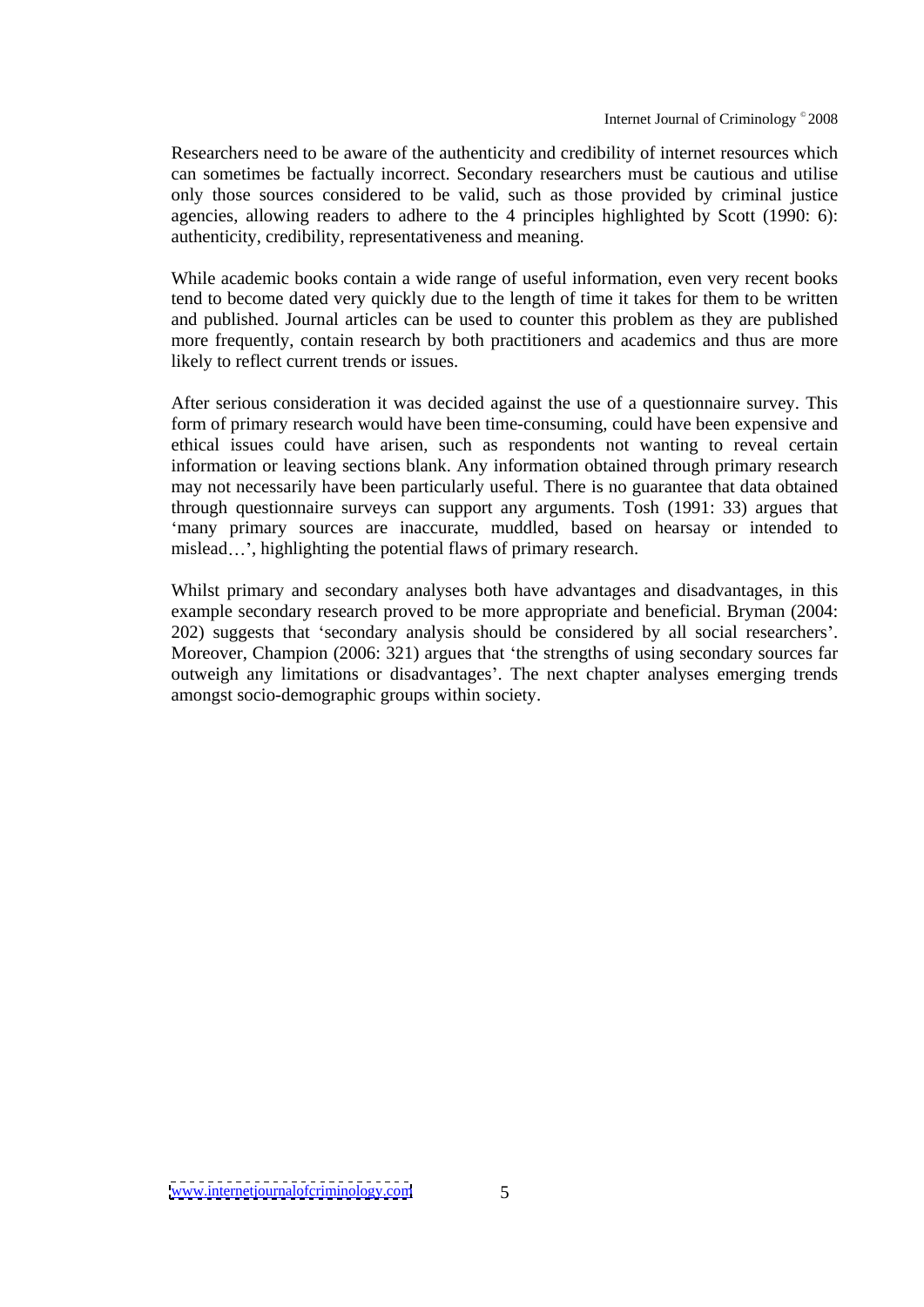## **Chapter 3: Victimisation**

Williams *et al* (2000, cited in Lee, 2007: 4) suggest that criminologists now recognise that victimisation is an important 'dependant variable' within crime. This means that much can be learnt through the study of victims and their conduct and rather than being an element within the study of victimisation, it is arguable that fear of crime has become an independent field. Whether or not an individual has been victimised, fear of crime can have several implications; including decreased social integration, out-migration, restriction of activities, added security costs and avoidance behaviours (Ferraro, 1995).

Chadee *et al* (2007) stress that an individual's general (group) level of risk is not the same as their actual personal risk. They assert that 'far more people believe that they will become a future victim of a nominated offence than...transpire to become so' (Chadee *et al*, 2007: 133). A Trinidadian study revealed that levels of fear were disproportionately high (particularly for murder) in relation to the National Crime Statistics (Chadee *et al*, 2007).

#### Victim Surveys

In the USA in the mid 1960s interviews were carried out by the President's Commission on Law Enforcement and Administration of Justice (CLEAJ) to gain an insight into personal experiences of crime and to obtain more accurate estimates for the levels of unreported crime; also known as the 'dark figure'. Public perceptions were prioritised as a response to preceding concerns expressed in polls and political circles, with The Bureau of Social Science Research in Washington (Biderman *et al.* 1967), The National Opinion Research Center (Ennis, 1967), and The University of Michigan (Reiss, 1967) between 1965 and 1967. Lee (2007: 64) argues that 'these pilot surveys and their subsequent reports led to the emergence of National Crime Surveys'. According to Hope and Sparks (2000) and Ditton and Farrell (2000), fear of crime was 'discovered' in 1967 following these surveys (Lee 2007: 7).

Vanderveen (2006: 11) suggests that 'since people constrain their daily activity patterns, 'fear of crime' influences the quality of life'. He also claims that those affected by this may succumb to social isolation or exclusion, since being socially isolated may lower confidence levels and increase fear of crime. Vanderveen argues that fear of crime can also have an adverse affect on health. Anxiety can harm a shared sense of trust, cohesion and social control within a community, and contributes to the incidence of crime (Jackson, 2006). There is perhaps a bias amongst previous research towards the negative impacts of fear of crime.

Understanding fear of crime and whether it can affect the chances of victimisation is of particular significance in the UK. The BBC (19.7.2007) claimed that 'despite crime statistics having dropped for the last decade, British people are among the most fearful in Europe'. This was confirmed by Home Secretary Jacqui Smith, who conceded that 'one of the biggest challenges we face is that public perceptions of crime levels remain high' (ibid). The importance of statistics is questionable, as they often mislead the public and evoke inaccurate perceptions of crime. Similarly, inability to understand statistics can lead to a loss in confidence, thus the BBC also highlighted a recent urgency exhibited by the Home Office to 'boost public confidence in statistics because 65% believed crime was rising'  $-$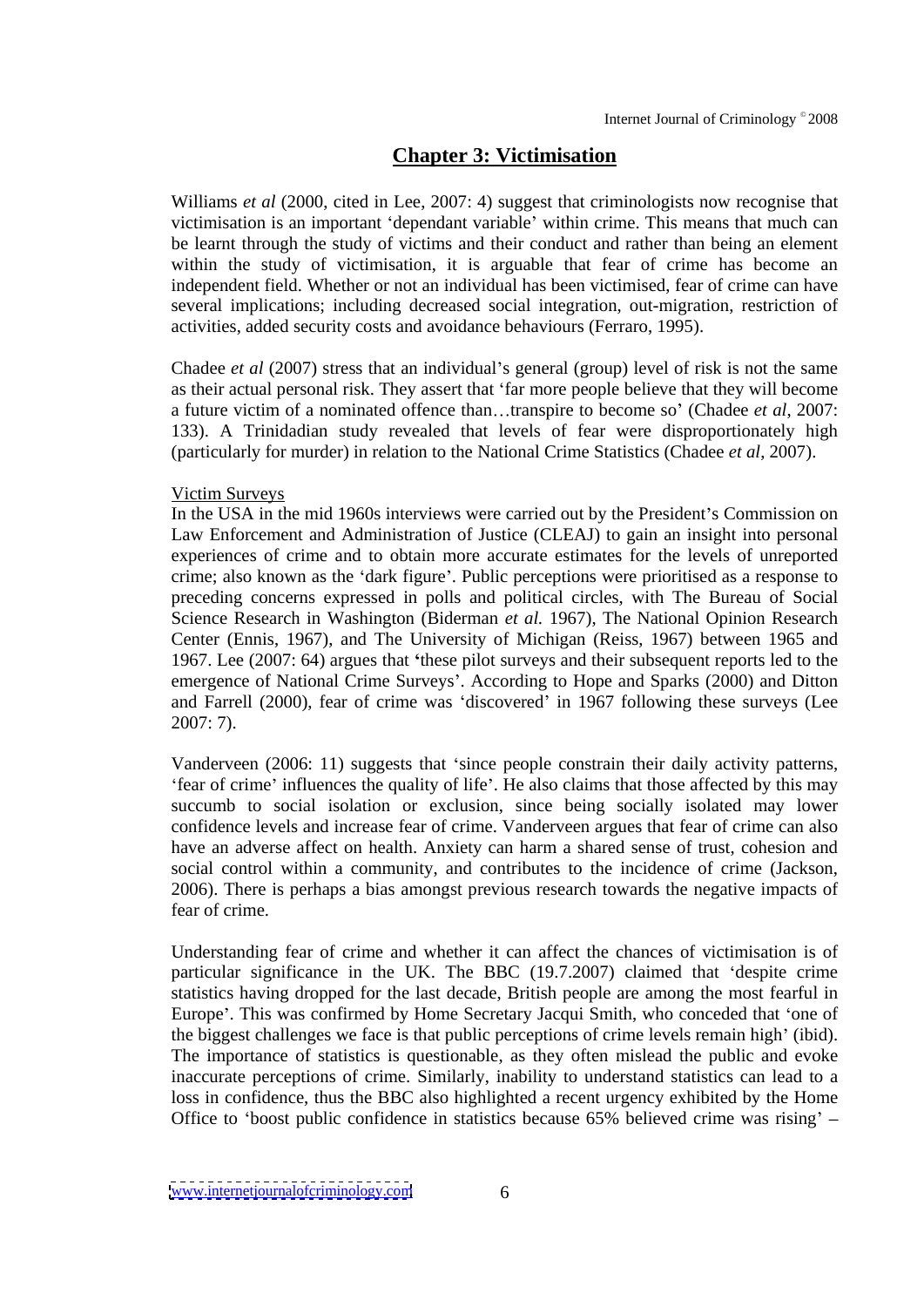erroneously. Povey *et al* (2003) confirm that latest BCS data suggest that despite a decrease in overall crime levels since the mid-1990s the public continues to believe otherwise.

Ramsay (1989) explains the results from one of the first city-centre victim surveys, carried out in Coventry. The victimisation rates for interviewees appeared to decrease with age thus it was asserted that 'people's lifestyles contribute to their chances of victimisation; young people who go out a lot, especially at night and at weekends, are more at risk than older stay-at-homes (Gottfredson 1984, cited in Ramsay 1989: 3). Despite the fact that the victimisation rates during the previous year for being insulted/bothered by strangers (12%), assaulted (2%) and mugged (3%) were fairly low, the levels of fear that these incidents might occur were considerably higher. In fact, 37% declared that they were worried about being insulted by strangers, 50% worried about being assaulted and 59% were fearful of being mugged, whilst in addition, 60% of women interviewed were fearful of sexual assault. Ramsay (1989: 4) acknowledges that the rates of fear increase with the seriousness of the offence as; the commonest but the most trivial form of victimisation investigated in this survey (stranger insults) aroused the lowest level of fear , with the more serious offences, although 'less widely experienced, all engendered substantially higher levels of fear'. It can therefore be argued that the general pattern for fear extent of an offence 'mirrors' its' perceived seriousness (ibid). The inability of questionnaire surveys to measure fear of crime has provoked criticism. Ditton *et al* (1999: 83) note that the questions asked of respondents 'seldom vary' and that the settings applied 'seldom change'. This implies that there is a familiar format too frequently employed.

## Fear and Gender **Fear** and Gender **Fear** and Gender **Fear and Gender**

The consistent finding regarding fear of crime and gender is that women are more fearful than men despite being less likely to be victimised. Lee (2007: 116) stresses the significance gender has as an independent variable in fear of crime research, and points out that 'empirical studies have repeatedly found that women are more fearful of crime than men and yet are less likely to become the victims of most categories of serious crime'.<br>Allen's (2006) Home Office-funded report into the findings from two recent British Crime Surveys showed that in 2004/05, 4% more women than men have a high level of worry about burglary. Ramsay (1989) also found that while 71% of women were fearful of being mugged in Coventry, only 47% of men shared this anxiety.

It has been suggested by Jefferson and Hollway (2000) that fear of crime means different things to men and women. While men are more likely to be most fearful of assault, women are more concerned about sexually-motivated attacks. Nevertheless, fear trends between the genders are generally not reflected by likelihood of victimisation. Young men are often unaffected by violent crime despite statistically being the most vulnerable group. Maxfield  $(1984: 47)$  confirms this paradox by suggesting 'the differences in fear by sex (and age) are so substantial that something other than direct victimisation experience must be involved . Ramos and Andrade-Palos (1993) in their study in Mexico City also found gender to be the clearest predictor for fear of victimisation. Goodey (1997: 401) claims that boys suffer from an 'emotional vulnerability', which 'triggers a form of masculine bravado or fearlessness...' This causes boys to behave aggressively towards others, and also prompts the denial of vulnerability; explaining why young males are often undeterred by their likelihood of victimisation. An exception to this trend was confirmed by the BCS (2000). It was found that young men are more fearful of car-related theft: the young are financially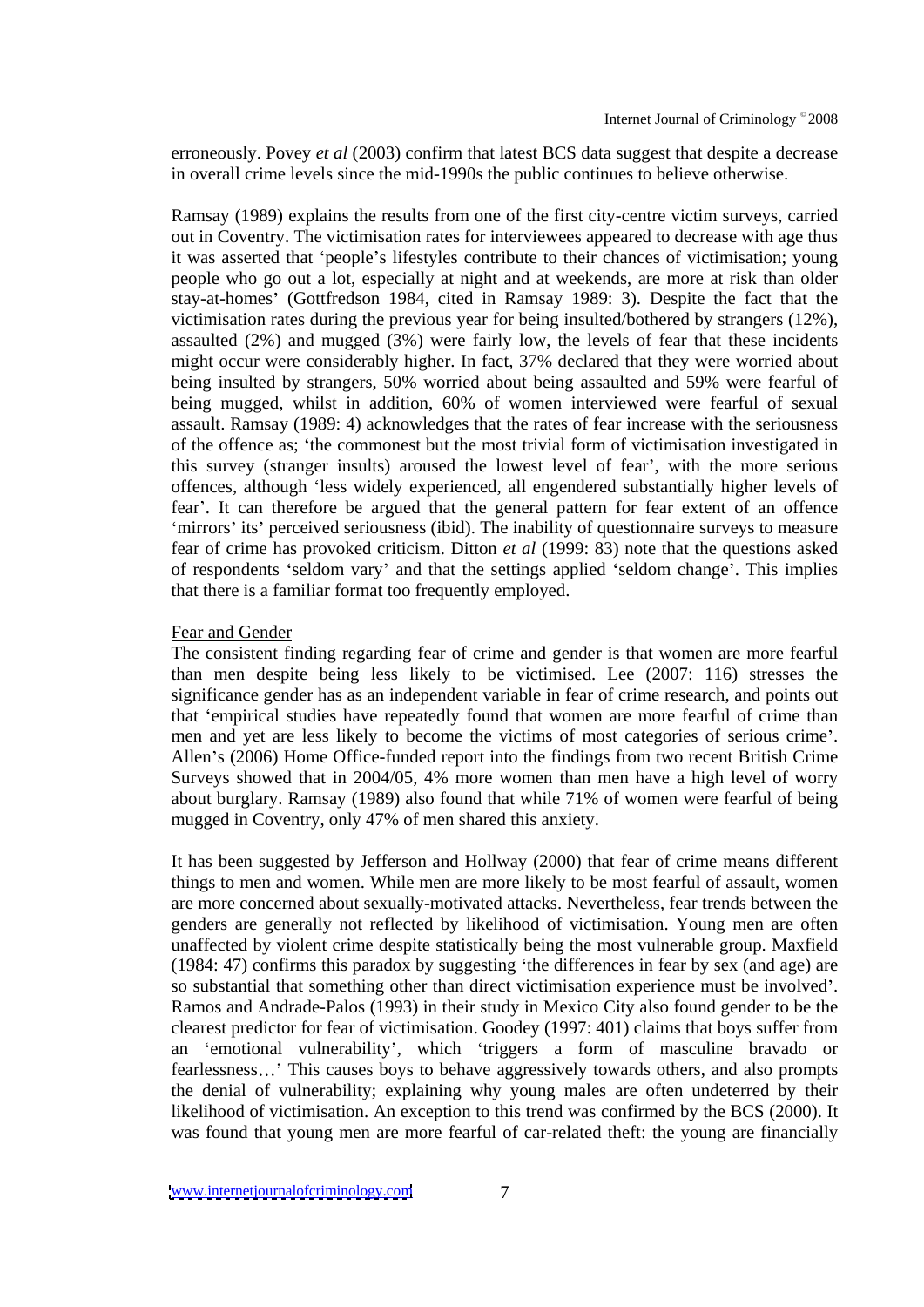less capable of replacing vehicles (Williams, 2004). Nevertheless, young people are more likely to be driving than older people.

Ferraro (1995: 86) introduces a concept known as the 'shadow of sexual assault' to explain female fear. Women are undoubtedly fearful of being raped or sexually assaulted, but Ferraro believes that they are more fearful of other offences as a consequence. For example, women may be more fearful of being burgled whilst at home than men, because the incident may also include a sexual attack. Rape is a high profile offence which attracts extensive media coverage. Ferraro believes that this can have a shadowing effect on women's perceptions of other types of crime. Ferraro (1995: 99) concluded that 'when hoping to reduce fear of crime among women, reducing fear of rape must be a priority'.

## Fear and Age **Fear** and Age **Fear** and Age **Fear** and Age **Fear** and Age **Fear** and Age **Fear** and Age **Fear** and Age **Fear** and Age **Fear** and Age **Fear** and Age **Fear** and Age **Fear** and Age **Fear** and Age **Fear** and Age

Moore and Shepherd (2007) acknowledge a shift in findings about fear and age. They claim that while previous research highlighted elderly people as the most fearful in society, more recent studies have started to report the opposite. Whether or not the elderly have collectively altered their perception over time, findings have been contradictory.

Ramsay (1989) found a correlation between feelings of vulnerability and fear levels. Although older interviewees were less frequently victimised, 'respondents over 60 were significantly more fearful...of strangers' insults and muggings' (Ramsay 1989: 4). Older women were less fearful of sexual attacks than younger women, and were only marginally more fearful of being assaulted. Ramsay (ibid) argues that 'the anxieties of the elderly were tempered by a degree of awareness', that both assaults and sexual attacks typically involve comparatively youthful victims. Ramsay (ibid) concludes by suggesting that elderly people are not so much at risk from crime as younger and more able-bodied people . To investigate if and how people modified their behaviour in order to minimise likelihood of victimisation, Ramsay explains that interviewees were asked whether they ever avoided the city-centre entirely, travelled with a companion for safety, avoided certain people, or avoided certain streets and other such factors. It was discovered that older people were more likely to avoid the city-centre altogether. Surprisingly, however, once in the city centre, older people were less likely than younger people to adopt any of the other crime prevention strategies – despite being more fearful. This paradox may be due to the elderly's comparative lack of 'street' awareness.

Ferraro (1995) argues that despite their inability to defend themselves, older people are less fearful than younger people since by going out less at night they are less exposed to potential victimisation. Young people spend more time outdoors and are more likely to be fearful of assault. This portrays fear as something experienced when 'beyond one's territory' Ferraro (1995: 11).

Elderly people are generally aware of their frailties and vulnerability, and this may justify fear as a 'realistic response' (Lindesay, 1991: 55). O'Bryant *et al* (1991: 166) explain that because older people have neither the health nor time to recoup physical or financial losses, the effects of crime are more devastating to them'. This explanation may be logical but such a generalisation cannot account for all elderly people, as many may still be very healthy  $-$  physically and financially.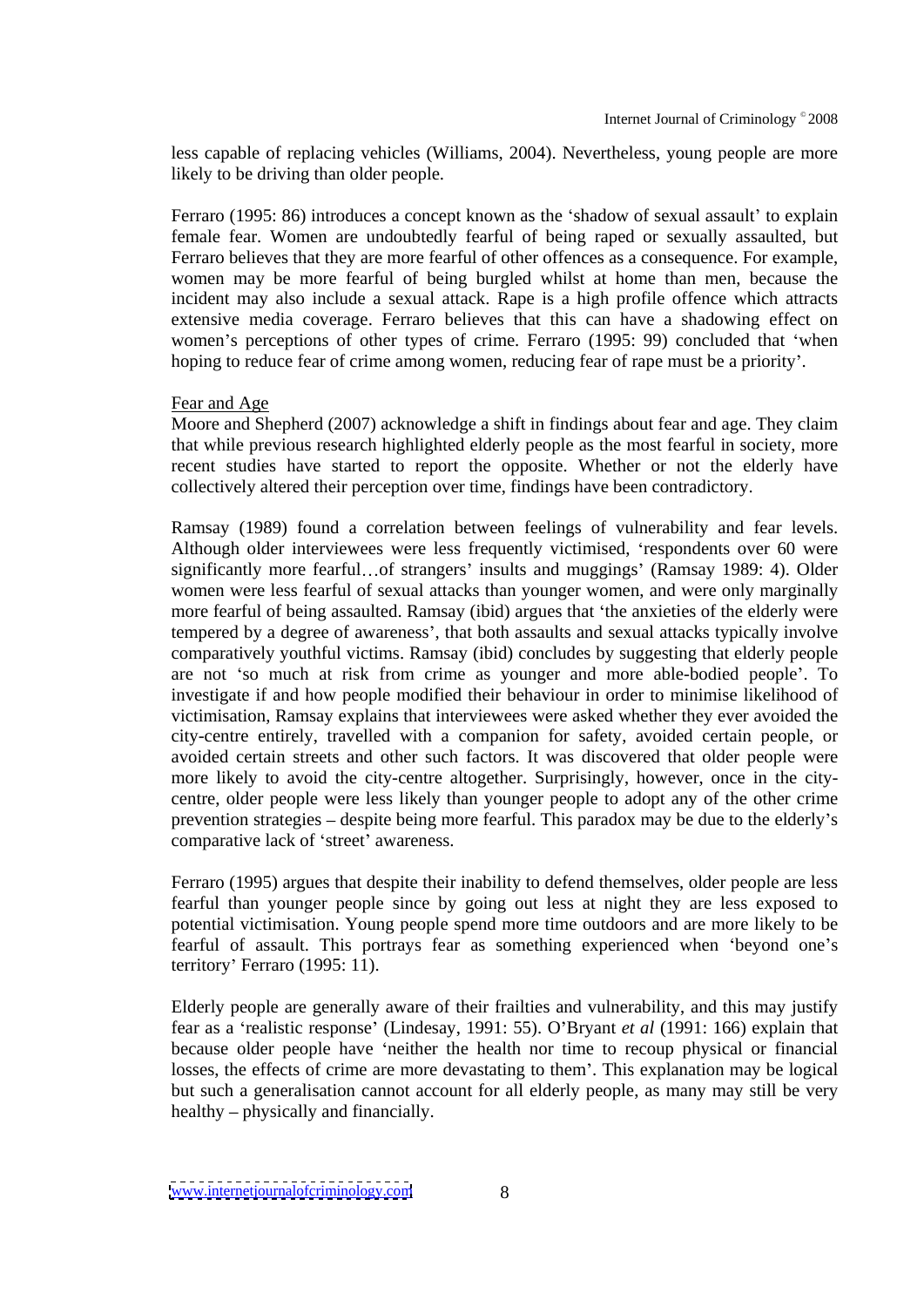Two key factors likely to influence fear are the feelings of isolation and vulnerability. Skogan (1987: 141) argues that 'surveys indicate that socially isolated people are more fearful'. This explains why elderly people, particularly those living alone, may feel more afraid. Mobility can be a key feature of vulnerability. Older people who are wheelchair bound or disabled may be fearful knowing they are powerless to retaliate. The environment, or the context in which you find yourself...plays a large part in determining levels of vulnerability' (Goodey, 2005: 74).

Age aside, those who are alone (in any situation) are inevitably more susceptible to victimisation as they represent a suitable target and lack the security of a capable guardian. This, together with the presence of a motivated offender can result in a crime occurring according to Cohen and Felson's (1979) Routine Activities Theory. Greenberg and Ruback  $(1992: 3)$  suggest that by staying at home, 'people make crime less risky for the criminals and more likely to occur, further reinforcing the public's fear of crime'. This contradicts any notion that staying at home ensures security and safety while going out may lead to victimisation.

#### Fear and Geography **Fear** and Geography

One of the key features of fear of crime surveys has been geography-related questions, to establish where people feel (less) safe. Research from Bursik (2000), Bursik & Grasmick (1993) and Sampson (1988  $&$  1991) has suggested that having residential stability increases the likelihood of 'social organisation, social cohesion and informal surveillance of the neighbourhood , all of which help prevent crime (Vanderveen, 2006: 13). Sampson (1991: 51) considers fear of crime to be 'a powerful force in decreasing community bonds', yet another example of the negative social impact of fear of crime.

Ramsay (1989: 2) suggests that general incivilities in an area, such as public alcohol consumption or drunken behaviour can have an 'adverse effect' on the inhabitants, thereby contributing to fear. Matthews (1992) reinforces this by suggesting that according to BCS data, drunks, beggars, litter and vandalism are all linked more heavily to the fear of crime than one might expect. Hopkins Burke (2005: 204) suggests that older people may be more affected by street incivilities such as beggars (who deliberately choose to base themselves in an urban environment), 'while cosmopolitan young professionals might consider it to be just a colourful segment of the rich tapestry of life'. Following research in the USA, Ferraro (1995) found neighbourhood incivility to be the most important predictor of perceived risk. He also discovered that those individuals living in areas of incivility were more likely to have adjusted their daily activities during the last year, providing evidence of constrained behaviour. This mirrors Alison's theory that negative reinforcement of crime causes fear and alters behaviour. The idea of certain areas possessing unattractive and hostile characteristics is consistent with Wilson and Kelling's (1982) 'Broken Windows' theory, which suggests that (negative) features of the physical environment are somehow related to deviant behaviour. Doran and Lees (2005: 9) claim that 'areas characterised by poor natural surveillance...provide opportunities for disorder or crime to get a foothold'. This explains why people may, for example, be reluctant to walk through an underground subway alone or have reservations about purchasing a house situated next to an alley. Increasing the natural surveillance of such areas may reduce the opportunity for crime as well as fear (Doran and Lees, 2005).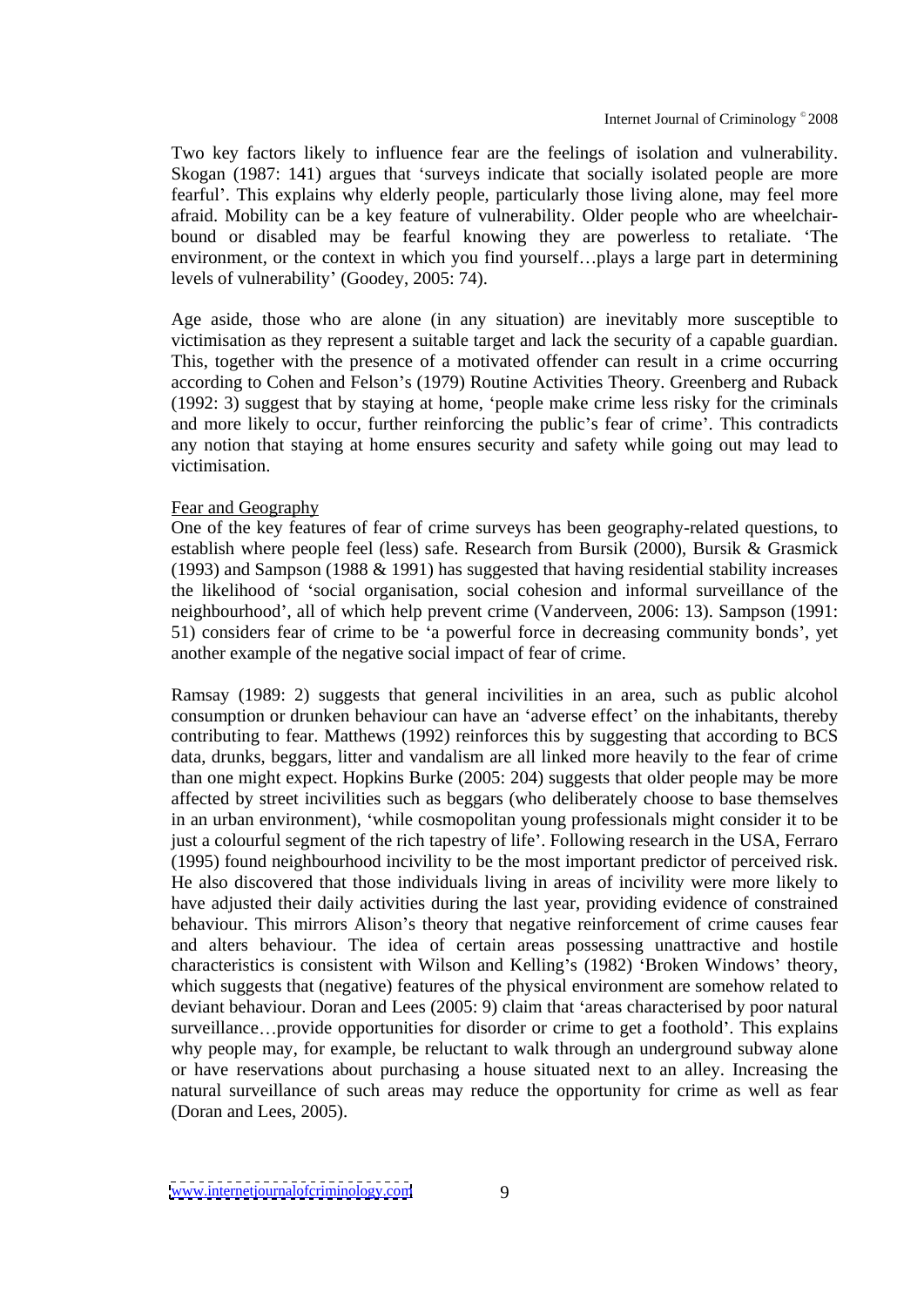Crime rates are invariably higher in inner cities (The Chicago School), and one might expect city residents to be more fearful of crime. The British Crime Survey (2001) found that those living in inner-city and council estates and areas with high levels of victimisation and social/physical disorder (graffiti, vandalism) were generally more fearful. Smith and Torstensson (1997) also found that respondents living in privately rented accommodation in Stockholm were generally more fearful than those who owned their homes. However, Silberman (1981, cited in Ramos & Andrade-Palos, 1993: 43) argues that 'evaluation of personal safety is enhanced by familiarity with the surrounding area'. This suggests that people living in high crime areas do not necessarily feel a high risk of victimisation. However, it is also possible that people living in such areas are active in criminality themselves. Ferraro (1995: 111) agrees with Silberman and suggests that urban residents 'learn' to survive by avoiding certain areas, effectively becoming streetwise in the process. Interestingly, Ferraro also found that those who have lived in their properties for longer are less likely to be fearful and more likely to install additional security devices.

There has been a 'tendency to consider crime as an urban rather than a rural issue because rates are far lower in the country than the city' Yarwood and Gardner (2000: 403). This has resulted in a focus on fear of crime in urban areas. However, Yarwood and Gardner (2000) studied the fear of crime experienced in a village in Worcestershire. Their findings confirmed the consensus that those in the countryside are less fearful as they have less to fear. A massive 91% of respondents claimed they felt safe when home alone and more significantly 65% felt safe when walking alone after dark.

## Fear and Social Class

Ramsay's (1989) research offers an insight into social class as a predictor of fear of crime. Although members of the less-skilled/unskilled socio-economic groups interviewed had similar rates of victimisation to the professional/managerial groups interviewed, the former groups 'were significantly more fearful' of being insulted and mugged (Ramsay, 1989: 5). The results show this to be paradoxical. An explanation for this could be that the less-skilled/unskilled individuals felt more vulnerable as they were more frequently exposed to dangerous environments and deviant people (neighbourhoods, work locations). Nevertheless, both groups shared high levels of fear, well above the actual rates of victimisation, particularly for more serious offences. The BCS (2001) also suggests that those who are less affluent, live in social housing and those employed in unskilled occupations are more likely to be concerned about crime (Hancock, cited in Muncie and Wilson, 2004). Furthermore, BCS (2004 & 2005) findings revealed that fewer individuals with good educational qualifications worried about violent crime (11%) than those with no qualifications (20%).

#### Fear and Race **Fear** and Race **Fear** and Race **Fear** and Race **Fear and Race**

British research into the relationship between fear and race has consistently found that members of ethnic minority backgrounds are more likely to be fearful of crime than Caucasians. Allen (2006) concluded from BCS (2003/5) data that people from an Asian background and Black respondents were likely to have higher levels of worry for burglary, car crime, violent crime and crime generally.

#### Fear and Risk experience of the state of the state of the state of the state of the state of the state of the state of the state of the state of the state of the state of the state of the state of the state of the state of

Ferraro (1995: 11) defines 'risk' as anything which '... involves exposure to the chance of loss or injury'. If an individual is fearful of something happening they are likely to perceive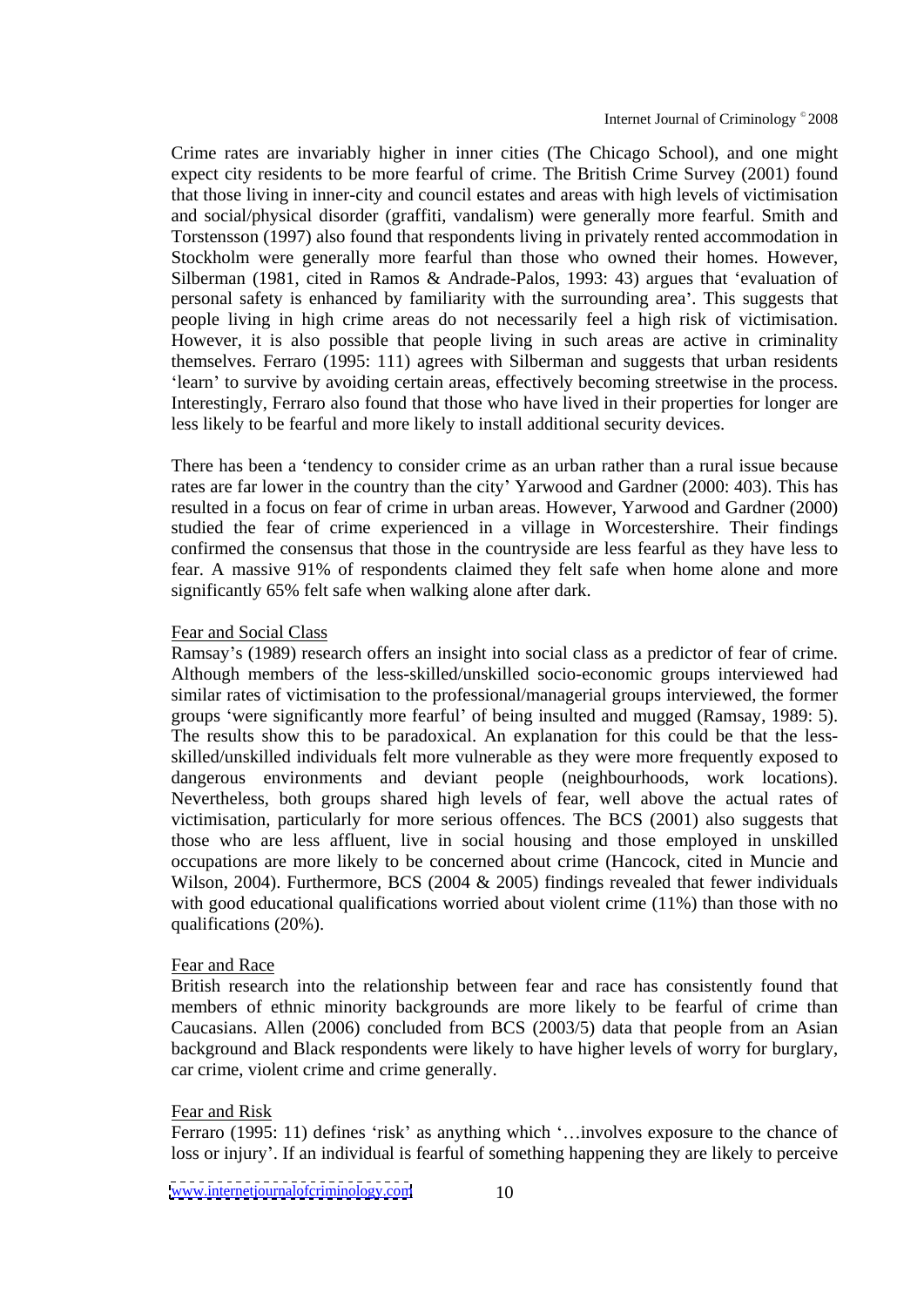their level of risk as high. Vanderveen (2006: 153) describes the increasingly pessimistic attitudes towards 'risk' over time, with it now being 'associated only with losses, negative or unwanted outcomes'. Conversely, drawing on research in Australia in 1997-1998, Lupton and Tulloch (2002: 331) show that people acknowledge that risk can have a positive outcome as well as negative. On the negative front risk can be 'frightening' and involve a step into the unknown . Once choices have been made, Lipton and Tulloch describe a sense of fatalism and a loss of control over the outcomes is experienced, which could include physical danger or financial loss (ibid). Nevertheless participants cited positive examples of risk, including 'voluntary risk-taking for purposes of personal gain' (ibid). This could be broken down into either financial gain or 'as a contribution to a more exciting life or self-actualisation' (ibid), and can explain why gambling remains so popular. Lupton and Tulloch (ibid) deduce that risk is 'predominantly represented as an ever-pervasive part of life and also strongly tied to individuals' life experience', suggesting that situations involving risk are an inevitable feature of life. It is often debated whether or not an individual's perceived risk is similar to their actual risk. Vanderveen (2006: 147) describes this as the 'fear-victimisation paradox' as the actual and perceived levels of risk often fail to correspond.

Risk is generally viewed to be multidimensional by researchers, with social and cultural influences affecting how risks are selected. Garland (2003, cited in Vanderveen 2006: 149) argues that everyone has a unique 'risk thermostat', therefore, 'risk is not 'objective', but produced, negotiated and manipulated within social interaction . Some people are generally more willing to take risks than others and this is reflected in patterns of lifestyle.

Perceived risk, defined by DuBow *et al* (1979: 3) as 'people's assessments of crime rates and the probability of victimisation', represents an element of fear of crime which has evaded many studies (e.g. Liska *et al*, 1988). Ferraro (1995) feels that (perceived) risk plays a significant role in evoking fear, and highlights that in studies which include risk or perceived risk, it is influential in explaining fear of crime; suggesting that 'any scientific approach to the subject of fear of crime should give explicit attention to the risk interpretation process' (Ferraro, 1995: 7).

Terms such as 'fear', 'worry' and 'anxiety' are often used interchangeably in literature (e.g. CLEAJ, 1967); minimising the subtle differences between them. In a study involving London taxi drivers by Mourato *et al* (2004, cited in Vanderveen, 2006: 10) it emerged that a third of the drivers cited fear of crime as the most pressing issue affecting their jobs (58% were most concerned by traffic congestion). This is supported by Crawford's (1998) view that crime is one of the principle anxieties shared by the public, second only to unemployment.

Jackson (2006: 261) recommends that future research should examine emotion and the psychology of risk'. It has emerged that an individual's perceived risk may be significantly lower than their level of fear. Despite this, many studies fail to differentiate between the concepts. Equally, a person may judge their own risk to be high but not necessarily be afraid (Ferraro, 1995). In the next chapter, further explanations regarding fear of crime and the role of Victim Support are discussed.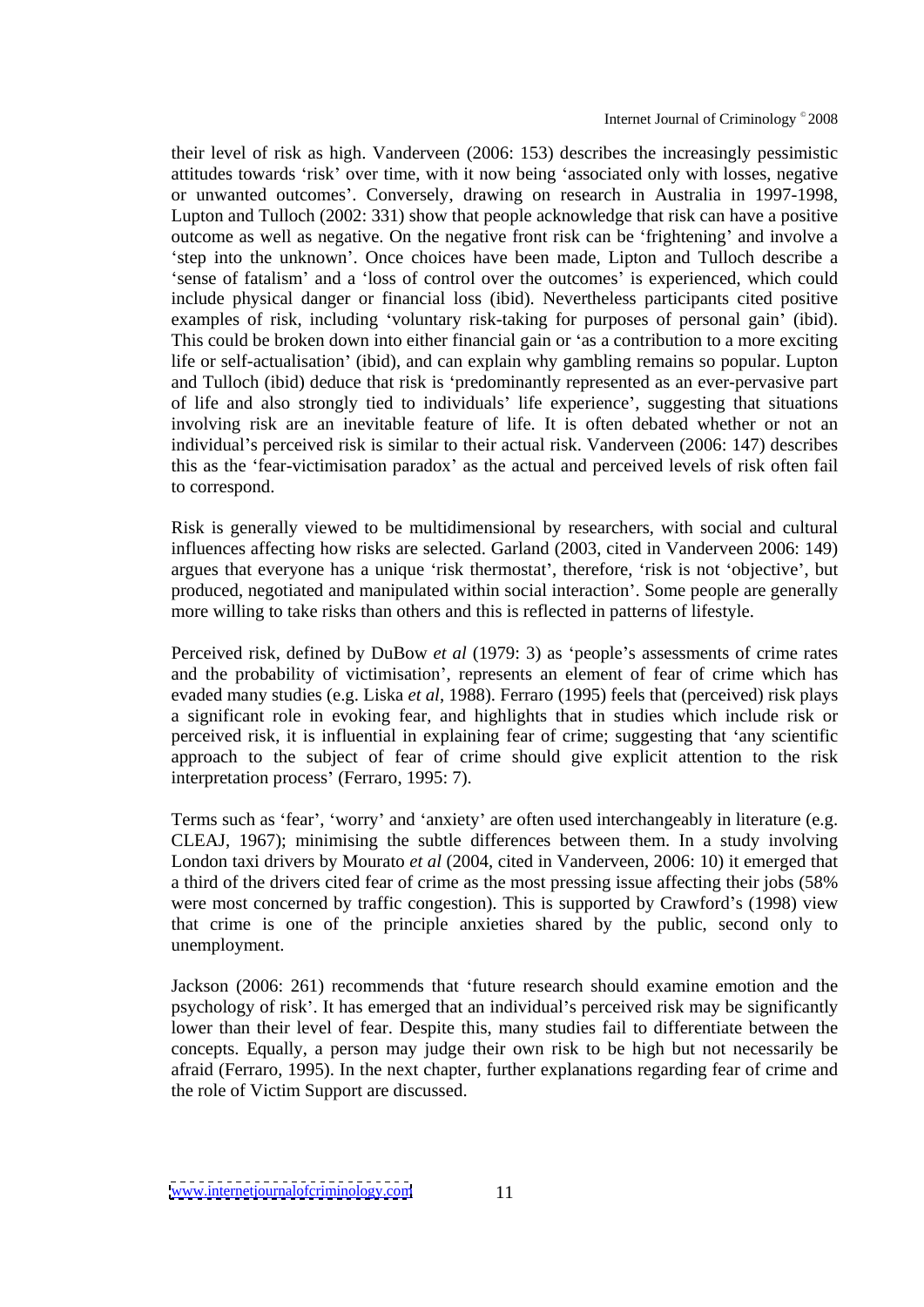## **Chapter 4: Theoretical Explanations**

Fear of crime as a criminological term has only recently been coined. Its emergence in the last 40 years as a phenomenon would appear to be part of a proliferation in, 'criminology and criminological research more generally (Lee, 2007: 7). Lee (2007: 1) explains how the fear of crime has 'assumed an empirical validity and a social scientific respectability...and became normalised as a socio-cultural term used to describe an element of life experience in late modernity . Garland (1996: 2) describes fear as an inevitable consequence of living in a crime-prone world since 'the threat of crime has become a routine part of modern consciousness . People, according to Ditton *et al* (1999: 98) are statistically more likely to be angry about the prospect of criminal victimisation than actually to fear it. This anger may stem either from general perceptions that crime is ever-increasing, the Criminal Justice System (CJS) is 'too incompetent', or the courts 'too lenient'. Unfortunately, many victims often divert their frustration and anger towards the police, leading to a loss in confidence in the CJS.

To fear crime may not always be a negative thing; it may encourage assertiveness and prompt the implementation of preventative measures. The Home Office (1989: 12) explains that 'an element of fear can be considered helpful in persuading people to guard against victimisation' but feels that this is better defined as 'awareness or concern'. The Home Office also portrays fear as totally negative when it states that 'fear itself can slide into hopelessness or terror' (ibid), but qualifies this with the suggestion that 'either of which can be counter-productive in terms of taking responsible precautions' (ibid). Hope and Sparks  $(2000: 13)$  suggest that the fear of crime is a 'dominant popular tool', which serves several functions, including the conceptualising of vulnerability, assessing risk of victimisation and even measuring anxiety regarding the possibility of encountering violence.

Victims of crime do not necessarily go on to be more fearful of crime, and it is common for those most fearful not to have been victimised at all. Moreover, there is no direct relationship between victimisation and the fear of victimisation' (Ramos & Andrade-Palos, 1993: 43), implying that fear can be 'irrational' and 'unfounded' (Ramos & Andrade-Palos, 1993: 42). This is largely the view of criminologists, police officers and the criminal justice field (Williams, 2004). Skogan (1987: 135) argues that criminal victimisation and the fear of crime may only be 'weakly correlated' due to the numerous 'anomalies in the distribution of fear', revisiting the suggestion that fears are often irrational, disproportionate and in need of change. Hough (1995) suggests that those who worry about crime also worry about non-criminal mishaps, such as illness or redundancy, implying that some people are predisposed to worry. This suggestion is flawed as it is perfectly possible for an individual to be fearful only of crime.

Skogan (1987: 138) reaches the rational conclusion that 'if victimisation leads to fearrelated behaviours, it may reduce victims' exposure to risk and thus lower their chance of victimisation in the future'. This positive portraval of victimisation, minimising future victimisation and increasing confidence, is however, proved unrealistic by repeat victimisation statistics. Skogan (1987: 138) also notes that researchers have used this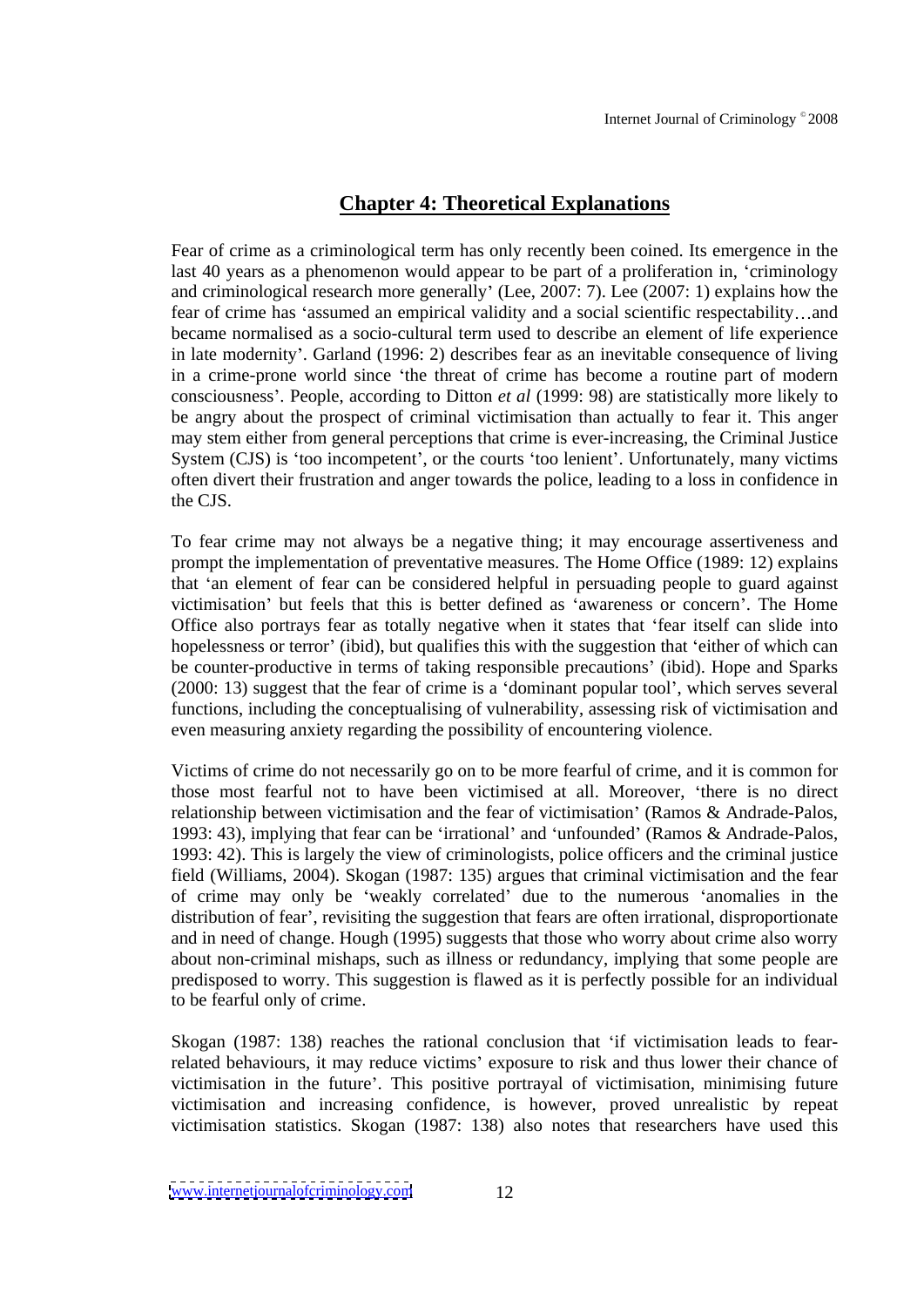'exposure to risk' hypothesis to justify the low victimisation rates among high-fear groups such as women (Riger, 1981) and the elderly (Cook and Skogan, 1984).

After analysing a series of empirical studies carried out in Germany following the fall of the Berlin Wall in 1989, Boers (1997: 299-301) argues that there are 3 levels of explanation for being fearful of crime. The *victim perspective (micro level)* suggests that it is the consequence of personal victimisation. The *social control perspective (meso level)* explains fear as the result of a loss of informal social control and the *social problem perspective (macro level)* suggests that fear emerges as a consequence of dramatisation of disorder and insecurity' (ibid) which might mean moral panics or alternative social threats, other than crime. This theory may be limited in universal application as it is based on a nation which at the time was experiencing radical changes.

Lee (2007: 180) comments on the proliferation of closed-circuit television claiming that while CCTV started life as technology used largely by the private retail sector, it has now become omnipresent in public spaces, spurred on by government interest into reducing the fear of crime'. The public demand for security 'has become a dominant feature of contemporary life' (Crawford, cited in Newburn, 2003: 140). Additionally, Hope & Sparks  $(2000)$  introduce 'trust' as a factor in fear. Moreover, Vanderveen  $(2006)$  also implies that not being able to trust, for example, the police or neighbours, increases the likelihood of being fearful. The set of the set of the set of the set of the set of the set of the set of the set of the set of the set of the set of the set of the set of the set of the set of the set of the set of the set of the set o

Fear of crime has developed an association with crime reduction, a recent government initiative; in modern crime prevention literature fear of crime is as important an objective of governance as crime itself' (Lee, 2007: 136), a view shared by Clemente and Kleiman  $(1976)$ . It has become 'part of the normal language of crime prevention' and has been described by Garland (2001 cited in Lee, 2007: 135) as a 'prominent cultural theme'. Indeed, Ferraro (1995: 3) argues that the 'most widely accepted premise for fear of crime has hinged on the formidable task of reducing crime'. The connection between crime prevention and fear of crime is highlighted by Crawford (1998), arguing that fear is actually inadvertently heightened by crime prevention strategies, as they serve to remind people of their vulnerability. This would appear to be yet another paradox: fear is perceived by the government to be a major factor which is an initial incentive for crime prevention. If this notion has even an element of truth it seriously undermines the value of crime prevention and the government may be wasting valuable resources on such programmes.

Lee (2007) provides two explanations for the development of the fear of crime. The first is that it was discovered as a result of the aforementioned American surveys. This notion proposes that crime fear increased as a consequence of increasing recorded crime rates. The second proposition provided by Lee (2007: 202) is that fear of crime has always existed, but was only identified through 'the evolution of technological and social scientific innovation'. This latter explanation seems more accurate. Although the American surveys uncovered a great deal, they did not create a new phenomenon, as the fear amongst respondents existed prior to participation.

Symbolic Interactionism is a theoretical perspective associated with fear of crime by Ferraro (1995). Individuals use the limited information available to interpret situations and the world around them, and people do not act solely on facts (Thomas and Thomas, 1928). This is an accurate assertion as information available is a combination of objective (facts)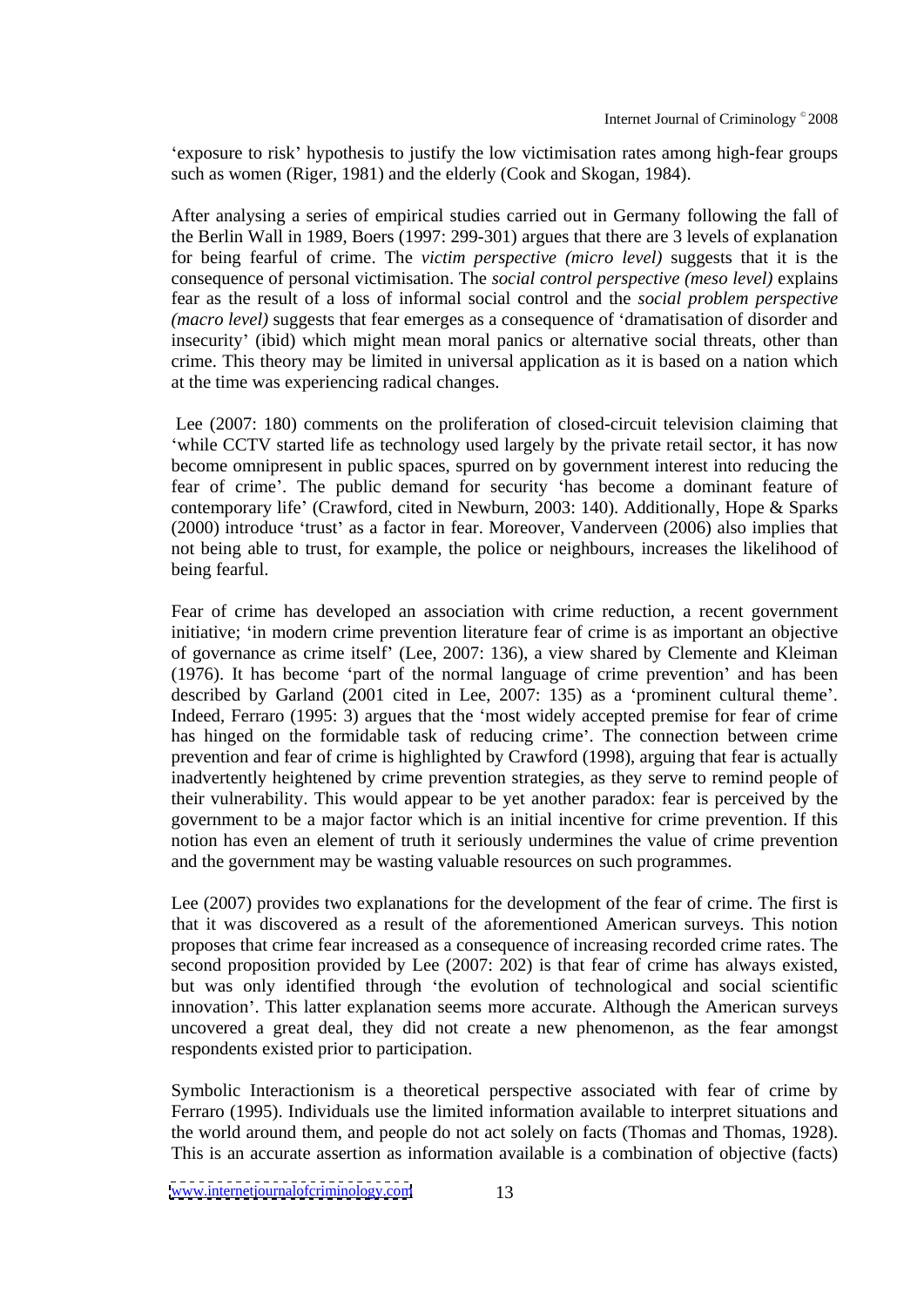and subjective (opinions), yet both types of information can be influential. People cannot be entirely sure of their likelihood of victimisation but are still capable of making a judgement. Blumer (1969: 2) explains that 'human beings act toward things on the basis of the meanings that the things have for them'.

The 'reduction of fear' is a phenomenon directly influenced by the rise of the fear of crime, and governments and are now devoting more time and money towards it (Vanderveen, 2006). The Home Office (1989) admitted that attempting to reduce people's fear of crime had become a major policy goal. If a community safety project fails to reduce crime but manages to reduce fear among citizens its success is debatable. Crawford (1998: 199) admits that fear reduction in such instances is often wrongly viewed as a 'consolation prize . This is a negative outlook and fails to appreciate the significance of minimising fear.

As mentioned in Chapter 2, a small number of informal communications were conducted with Victim Support  $-$  in Maidstone, Chatham and Nottingham. Lin Smith, District Manager, Mid-Kent Office, revealed that around 97% of victims are referred to Victim Support by the police. The police therefore play a pivotal role, as there are very few independent approaches by victims. This might suggest that Victim Support is not accessible or approachable enough for direct contact. Shirley Watts, District Manager, North Kent & Medway Office, explains that it is the police who make victims and Victim Support aware of each other's presence. Victim Support contacts victims via telephone or post only if and when permission is granted. This permission is given or rejected when the police ask victims if they think that they require the help of Victim Support and this choice is outlined in the victims' Code of Practice. Stacey Chapman, Deputy Branch Manager, Nottingham City South Office, confirmed that the police's knowledge of victims' interest in receiving support is gained through a tick box section of a form. Victim Support is the only victim service working parallel to the police service.

Victim Support offers both emotional and practical support. The emotional support includes interacting with victims while the practical element includes administrative issues such as the completion of criminal injury compensation forms as well as providing crime prevention advice. Prior to interaction, Victim Care Units carry out assessments of all victims. An official statement reveals that the Kent service aims to provide 'appropriate recognition, support and information' as well as 'a consistently high level and quality of service throughout the County Area' (Victim Support Kent Annual Review, 2006: 4). They also signpost victims to alternative organisations if necessary. Victim Support offices also have Witness Centres, and the Kent service supported 18,429 witnesses in 2005-2006. Victim Support makes it clear that it is less of a counselling service and more of a listening service. Watts admits that many people are confused by what the organisation actually offers. Victims have wrongly assumed that Victim Support would be able to finance the replacement of stolen goods, and installation of street lightening. In Kent there is a councilrun service, HomeSafe, which offers free services such as locksand bolts to victims of burglary. HomeSafe's goal is to reassure burglary victims and to 'make the elderly and vulnerable feel safer in their own homes' (Kent County Council, 2008).

More priority is given by Victim Support to repeat victims. The organisation has a database which highlights those victimised within the last  $4$  years  $-$  making it simple to identify those repeatedly victimised. More priority is also given to those victims perceived to be particularly vulnerable. In cases of repeat victimisation, volunteers are allocated to victims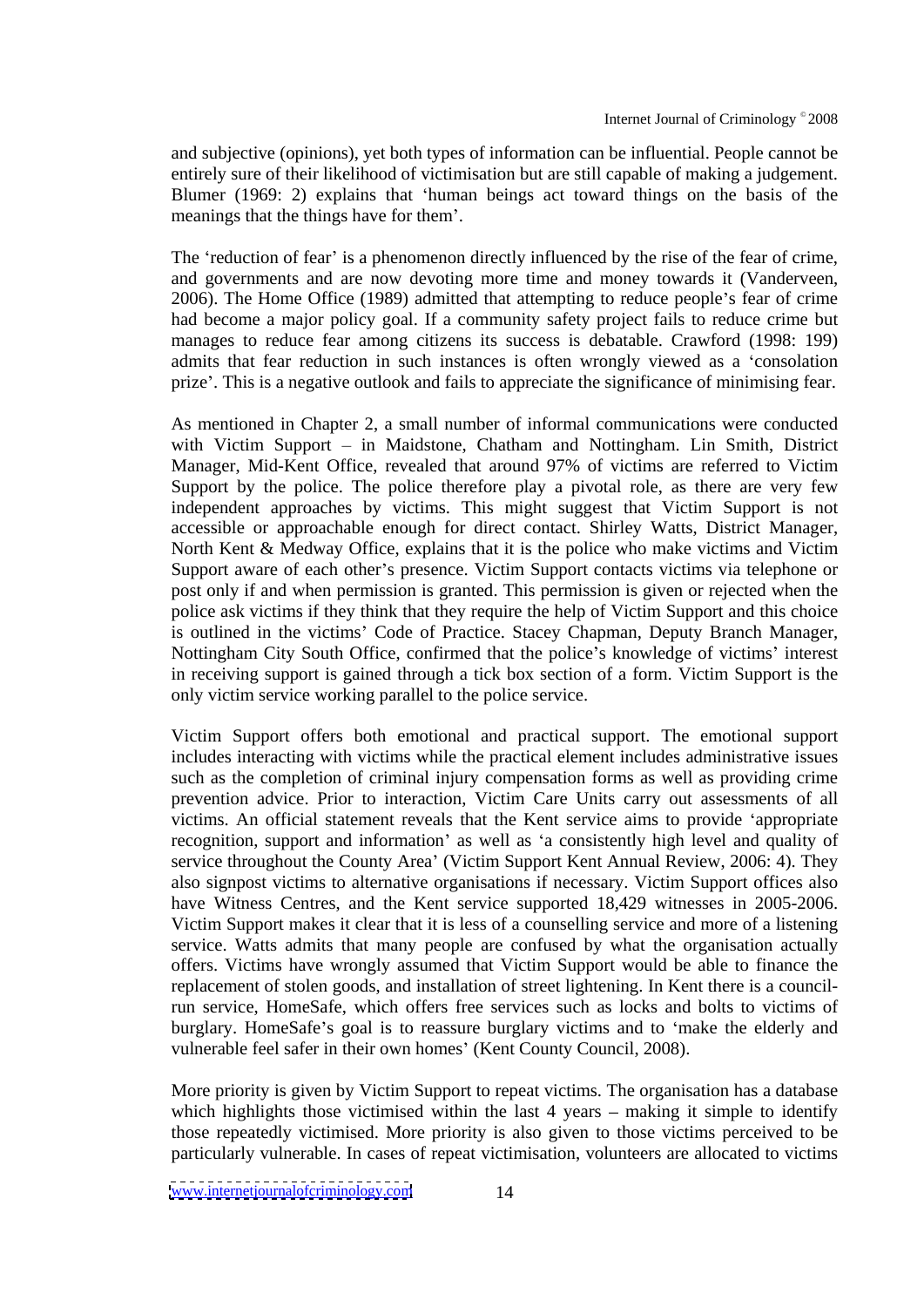immediately. Chapman clarifies that support given to repeat victims is often ongoing. Victim Support would also appear to prioritise victims of ABH, GBH, common assault, burglary and sexual offences.

As Victim Support cannot help financially it is difficult for them to advise regarding security devices. The organisation can only recommend particular burglar alarms. However, personal alarms can be provided by the organisation and are also offered by many local policing units, a potentially effective deterrent which can also boost victim confidence.

Volunteers carry out the bulk of the face-to-face interaction with victims to create a sense of community, rather than purely professional, support. Watts explains that volunteers undertake a 6-day training course which covers basic listening and communication skills, details about what the organisation offers, the role of the Crown Prosecution Service and so forth. There is also further training to enable volunteers to work with victims of sensitive offences such as domestic violence and rape. The role of volunteers is crucial to the organisation but it could be argued that this dependence on them makes it vulnerable.<br>Interestingly, elderly people tend to be more likely to reject the offer of Victim Support, suggesting that they may be less affected by victimisation, consistent with evidence that older people are less fearful of crime.

Smith stated that the idea of increasing police foot patrols is popular amongst victims, but would be difficult to maintain for financial and logistical reasons. This idea proved popular amongst BCS respondents (2003/4/5); 82% declared that seeing more officers on foot patrols would make them feel safer. Box *et al* (1988: 353) argue that a greater police presence, with officers exhibiting a willingness to be seen moving along groups of troublesome teenagers' would increase public confidence in them as a force, particularly amongst the elderly. Although increasing police foot patrols seems rational, it arguably makes more sense for the police to be proactive rather than simply respond to crime as and when it occurs, thus necessitating the use of police response vehicles. Of course, Community Support Officers are now largely designated for the role of reassurance policing, although they undergo far less training than full time serving officers and it may be perceived as a superficial attempt to placate the public.

When commenting on statistics which give the impression that crime levels are decreasing. Smith suggested that people are generally negative when it comes to crime. The public tends to be sceptical about positive statistics. This could explain why newspapers focus predominantly on negative news. Positive statistics should demonstrate that government is achieving its goals, thereby raising the public's confidence in the CJS.

In surveys such as the British Crime Survey offences are often grouped together in categories. Sometimes these categories can include a wide range of offences and the statistics may consequently be misleading. 'Violent crime' often includes a variety of offences from harassment to wounding with intent. Smith believes that changes made to the terminology of offence categories would not make a significant difference to public perceptions. Not enough people read the BCS for such changes to have an impact. Chapman suggests that sub-categories of offences would often be a more appropriate and accurate way of displaying statistics. Of course national crime statistics are widely viewed as having lower crime rates than in reality. Nevertheless, although such statistics may not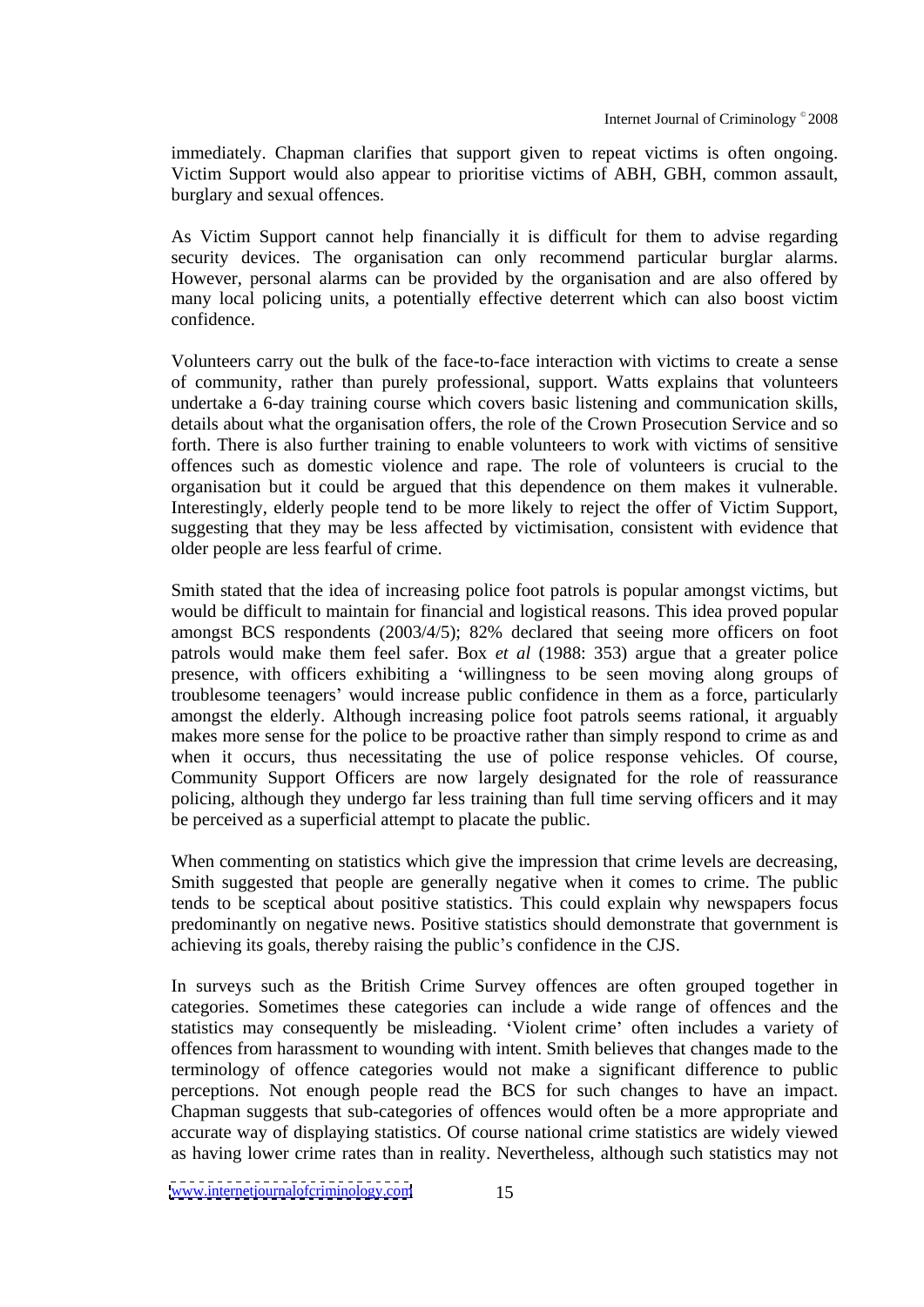reflect the true volume of crime they are reliable enough for identifying trends (Nettler, 1974). Similarly, Karmen (2004: 81) notes that 'yearly victimisation rates might lull some people into a false sense of security . Annual rates can give the impression that crime is rare. Ultimately, statistics such as those in the BCS are subject to sampling errors and are effectively estimates.

Watts suggests that raising the awareness of real risk should reduce incorrect perceived levels of risk. Newspapers are selective in what they publish, revealing only certain statistics. Moreover, the newspapers themselves differ and can contradict each other.The British Crime Survey (2003-5) showed that significantly more tabloid readers (18%) reported being very worried about violent crime than broadsheet readers (9%). The influence of the media cannot be under-estimated. Nevertheless, newspapers 'represent just one source of information that people receive about crime' (Williams and Dickenson, 1993: 51).

Statistics are open to interpretation and often unhelpful; fuelling unnecessary or additional worry. According to the Home Office the overall risk of becoming a victim of crime in 2006/07 was 24%. This statistic has a limited value as it is a national ratio and victimisation rates clearly vary in different geographical areas. Ditton and Innes (cited in Tilley, 2005:  $610$ ) criticise the lack of locally orientated fear of crime surveys and admit that 'the field remains dominated by large-scale national' surveys. They also argue that 'fear management requires a knowledge of what is triggering the problem in the first place . This implies that national statistics are unable to reveal what is causing the fear, while local statistics may be easier to break down and analyse.

Both Smith and Watts point out that ultimately people are self-centred when it comes to crime, and have to prioritise worrying about themselves ahead of others and the bigger picture. It is important to realise that Victim Support is funded by the Home Office; it is dependent on and answerable to it. Chapman explained that not long ago there were a disproportionate amount of offender advice-oriented charities; highlighting the absence of support for victims. There are disproportionate funds allocated to the differing areas of the CJS. In 2002-03 the government spent £933 million on legal aid for offenders or those charged with criminal offences, but only spent £19 million on Victim Support and £210 million on criminal injuries compensation. Victim Support is currently undergoing radical changes, and a National Centre will be introduced which will effectively merge and standardise the existing 94 UK offices. The organisation's aim is to raise its profile sufficiently to be acknowledged as the first choice option for victims.

The whole phenomenon of fear of crime is constantly evolving. In a fast changing society organisations working to support victims have to reflect these changes and adapt to meet the new challenges. In the next chapter, the influence of the media in fuelling public anxiety, the governing of fear of crime and the confusion surrounding its measurement are discussed.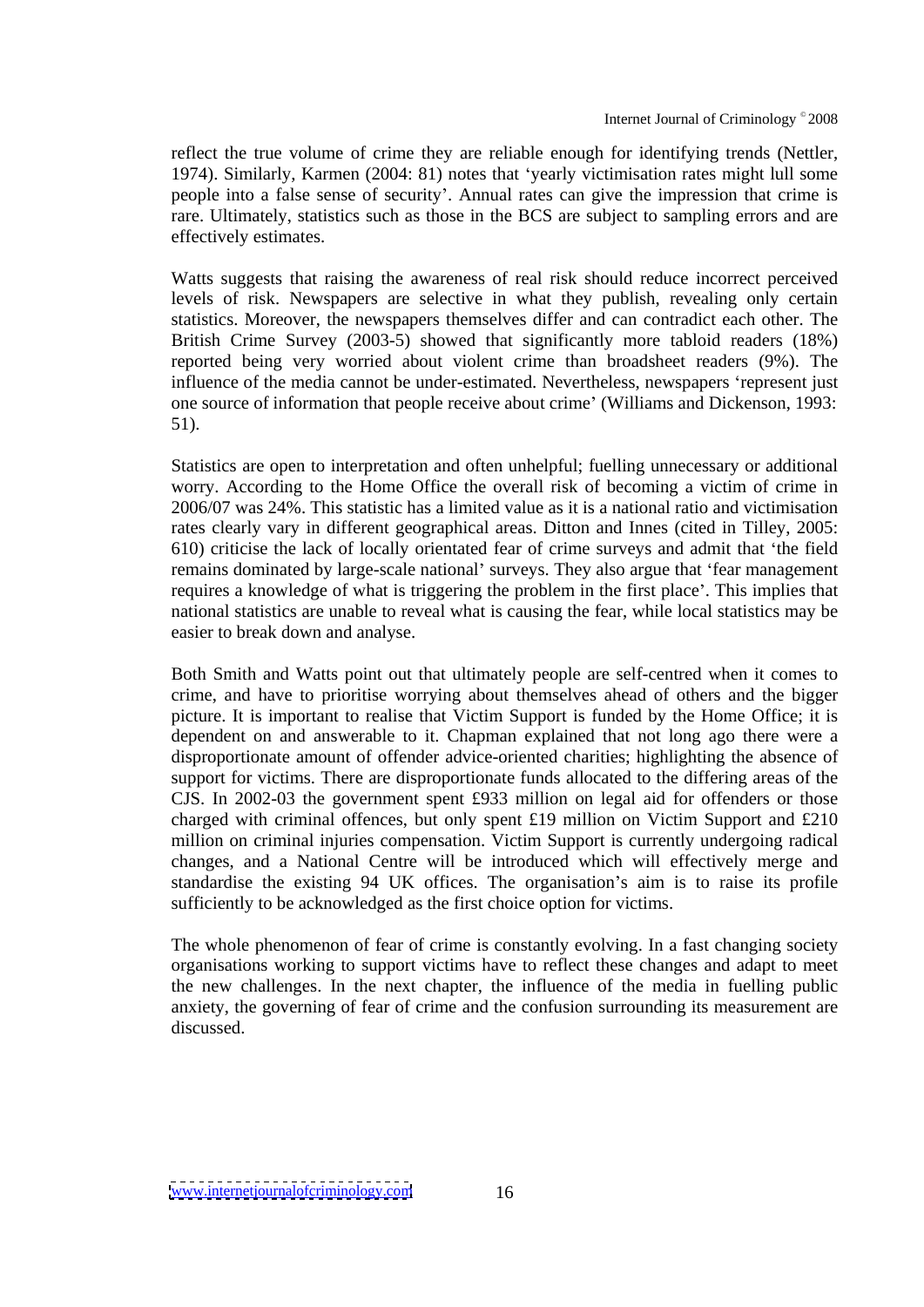## **Chapter 5: Analysis**

Fear of Crime is at last being recognised as a serious issue, which can impact significantly on an individual's lifestyle and sense of wellbeing, and there seems to be a newfound urgency to reduce it. 'The Sharp End' magazine has highlighted the action taken by the West Yorkshire Police Authority in reducing the levels of fear and increasing the awareness of its inhabitants. A website (Beat Crime Info, 2005) provides up to date statistics for the prevalence of specific crime types in areas across the county. Residents simply enter their postcode to gain instant access to the breakdown of incidences of particular crimes in their neighbourhood over a fixed time. League tables demonstrate how areas across the police division compare. There are also crime maps indicating the exact locations of offences; known as 'crime pictures'. Fiona Kinnear, Research Manager, West Yorkshire Police Authority concedes that 'a massive motivating force for setting up the site was to tackle this fear of crime and offer reassurance to the community' (Diggines, 2008: 7). She emphasises the irony of the media picking up on 'nasty, gruesome crimes but, in reality, there may be virtually none in a neighbourhood over a year. The result is that some people may worry that they're more at risk than they really are' (ibid). Yet this rational and useful service remains exclusively available to West Yorkshire citizens. Although statistics for other counties are available on the Internet, the wide range of facilities accessible on the West Yorkshire site has not been replicated elsewhere. This is inconsistent as a nationalised police service might be expected to provide similar facilities across the country, although, it could be argued that the West Yorkshire Police are more innovative in their approaches and the impetus is on other forces to follow.

As previously acknowledged, much research still needs to be conducted, and Vanderveen  $(2006: 5)$  criticises existing literature by arguing that 'to a certain extent, research on fear of crime so far has failed to produce a cumulative body of knowledge...due to the failing relationship between the theoretical concept and its empirical realisation in the form of its measurement instrument. Osgood (ibid) acknowledges that 'more complex statistical models have been developed' in explaining fear of crime but calls for interdisciplinary research, echoing Jackson (2006) and Vanderveen (2006). This would mean a 'specific type of theoretical integration', allowing new 'avenues' of research, innovative findings and knowledge, and would inspire researchers to collect new forms of data (ibid). Although having a high risk perception is seen as undesirable, Vanderveen (2006) points out that in certain contexts including smoking and condom use campaigns to heighten the public's perception of risk are commonplace.

#### Governing Fear of Crime

Lee  $(2007: 136)$  devises his own analysis of how fear of crime is and should be 'governed', suggesting that one method has been to 'attempt to supply the citizenry with knowledge of the relatively low risks of becoming a victim of crime, suggesting instead that one's risk of victimisation is usually overestimated. The government therefore makes it a priority to portray the likelihood of victimisation as low. Lee (2007: 137) also includes locally targeted crime prevention strategies as a method of governing fear. In such strategies the responsibility is often divided amongst several players (local authorities, police officers,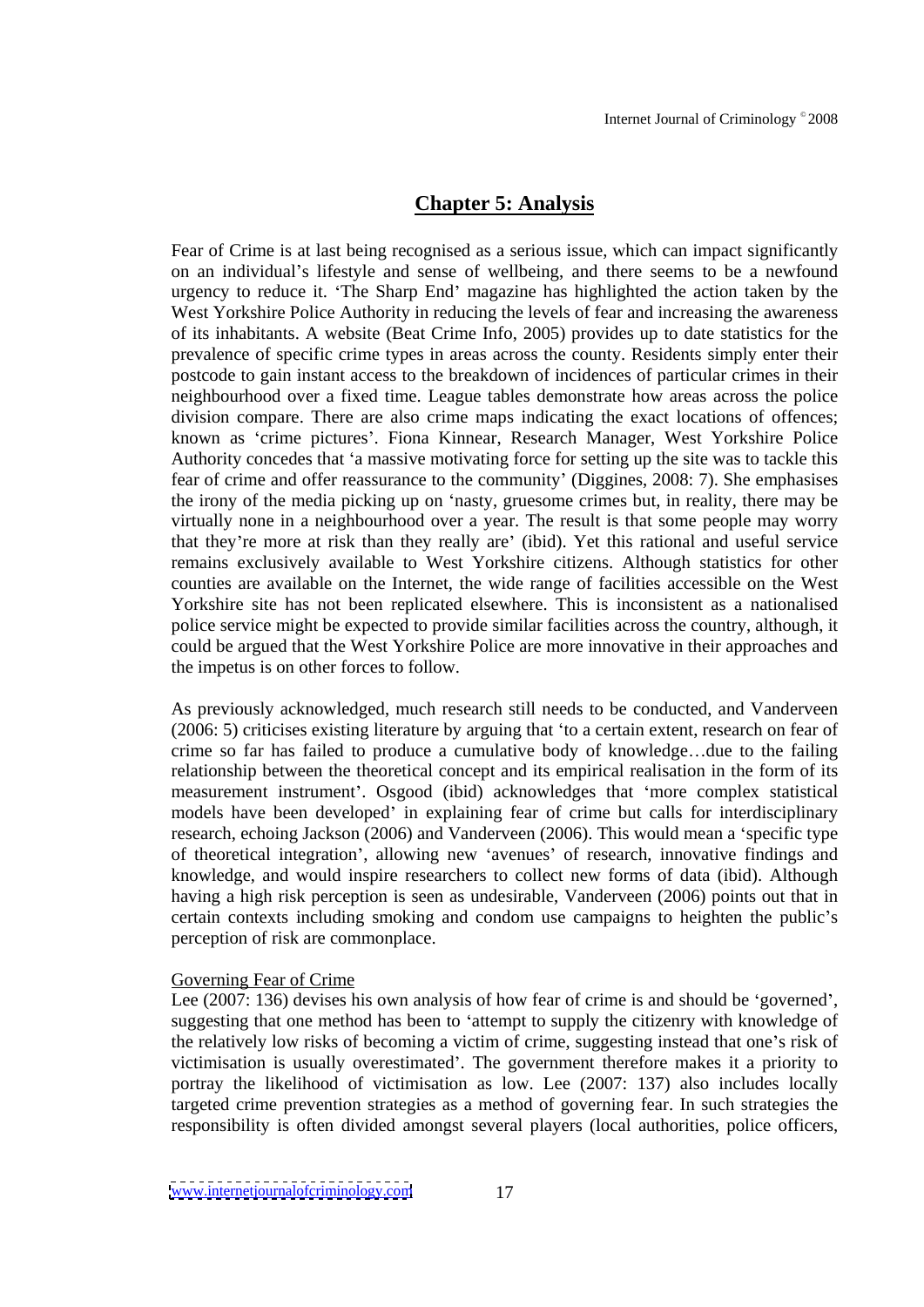probation officers); often described as Multi Agency Public Protection Arrangements partnerships in the UK.

Hancock (2004) argues that following Labour's election victory in 1997 there have been numerous attempts to increase the public's awareness of crime and the CJS. She suggests that the fact that the BCS has been extended to include around 40,000 interviewees and is now annual is evidence of this initiative. Hancock (cited in Muncie and Wilson, 2004: 52) stresses the importance of such surveys in 'evaluating the effectiveness of government policies to reduce crime, fear of crime and to increase public confidence in the CJS . While being a problem for government, fear of crime has also become political... it is now seen by many researchers and policy-makers as being as serious a problem as crime itself (Lee, 2007: 4). Moreover, Hough and Mayhew (1983: 26) concede in the British Crime Survey's first report that 'fear of crime appears to be a serious problem which needs to be tackled separately from the incidence of crime .

Just as public perceptions can influence specific political policies, major political changes can inadvertently increase crime as well as fear of crime among citizens. Lemanski (2006) explains that in post-apartheid South Africa (predominantly white) residents of Cape Town became more anxious following the changes. 'As the protective environment of apartheid's social and special laws have rescinded it is not surprising that those previously sheltered have become increasingly concerned and fearful' (Lemanski, 2006: 788). Although this is an extraordinary case, it nevertheless demonstrates the potential for political change to alter perceptions and increase fear. Isolated crime events can also increase fear among residents of affected areas. Hanson *et al* (2000) investigated the impact of exposure to traumatic events on fear of crime. A series of civil disturbances occurred in Los Angeles in 1992 following the acquittal of four white police officers accused of beating up an African American, Rodney King. The disturbances resulted in thousands of arrests, 53 deaths and 2383 injuries. It was discovered following a study that respondents who lived nearby were 'significantly more likely' to report fear for their family's safety than respondents from elsewhere in Los Angeles (Hanson *et al*, 2000: 616).

#### Influence of the Media **Influence** of the Media

The last few decades have seen the fear of crime 'increasingly become a topic of interest' in the media, just as crime is itself (Lee, 2007: 25). Innes (2004) emphasises the impact that media coverage of a small amount of high profile violent crimes can have on the public's perceptions and fears. He describes how vivid memories of high profile violent offences are formed and this contributes to rising fear. However, 'the reality is that serious crime is less common than is portrayed by the media (Williams, 2004: 103). Nevertheless, Shotland *et al* (1979) recognise the irony that it only takes a few noteworthy crimes to be committed and reported in the media to increase the public's fear and to alter their behaviour, despite no increase in the probability of them being victimised.

Lee  $(2007: 188)$  depicts a harsh reality that 'crimes involving violence make good 'bad' news stories'. Unfortunately, a common trend in the media is to 'sensationalise deviance'. 'glamorise offending' and to 'undermine moral authority and social controls...' (Reiner *et al*, cited in Hope and Sparks, 2000: 107). These traits have been acknowledged by policy makers, who see the media as a major source of the problem since they succeed in 'stimulating unrealistic and irrational fears' among their audience (ibid). Quinney (1970: 284) explains that crime coverage by the media is 'not only selective but is a distortion of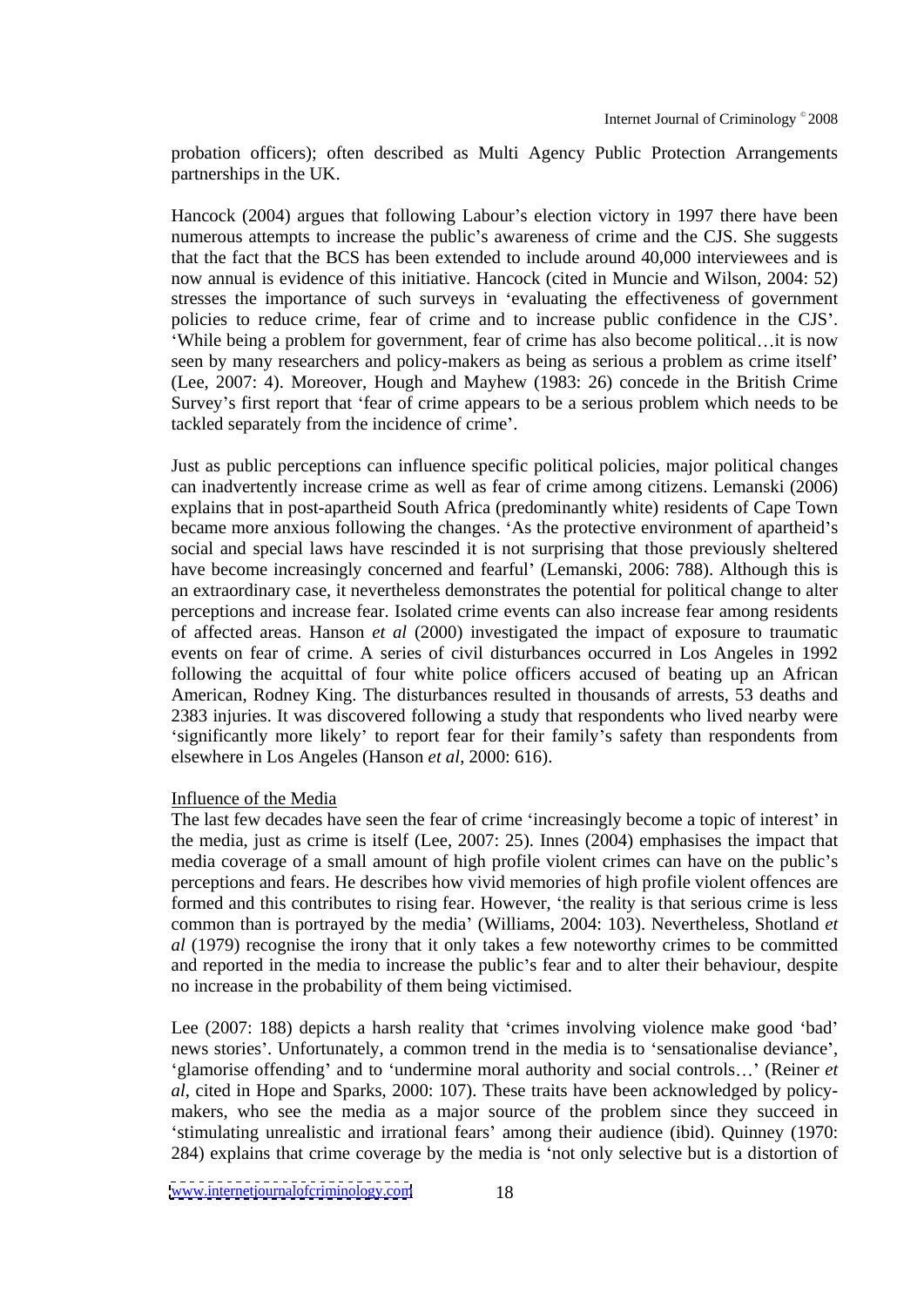the everyday world of crime . Moreover, Warr (1982: 187) attributes this distortion to an overemphasis on violent crime, the creation of artificial crime waves...misleading reports of crime statistics, and police control of crime news . Warr (ibid) also implies that often crime news is used as a 'filler'. Perhaps the best explanation of this trend is that 'fear sells' (Lichtenstein *et al*, 1978: 575). While acknowledging the media's role in heightening fear, Ferraro (1995) feels that the idea of the media distorting all crime news is an oversimplification. Yet serious crime merits the level of publicity it receives.

#### Measuring the Fear of Crime

One of the key problems in understanding the fear of crime is the difficulty in measuring it. Lee (2007: 5) highlights this: 'to suggest that there has been methodological confusion over how to measure fear of crime is an understatement'. Hale (1996: 84) suggests that confusion over the measurement of fear of crime is a consequence of the lack of a universal definition. Ferraro  $(1995: 21)$  agrees and reveals how the 'dearth of explicit definitions for it...' was one of the main reasons he began his research. Nevertheless, Yin (1980: 496) feels that fear of crime should be 'implicitly defined as the perception of the probability of being victimised'. The confusion over its meaning has resulted in 'fear of crime' being used loosely and casually in research. The fact that it has 'acquired so many divergent meanings' means that it is in 'danger of losing any specificity whatsoever' (Warr, 1984: 681). For this reason, Warr (ibid) prefers the term 'fear of victimisation', perhaps a less ambiguous phrase.

Whilst its exact impact level is unknown, 'crime fear can shape the way we treat crime and those we criminalise; it can have effects on the machinations of the justice system (Lee, 2007: 6). It has been suggested by Warr (1985: 238) that like criminal victimisation, the consequences of fear are 'real, measurable, and potentially severe, both at an individual and social level'.

Many crime prevention measures are commonplace throughout society, such as burglar alarms and Neighbourhood Watch schemes, but can these measures really be considered a consequence of the fear of crime? Whether or not someone is fearful, it is perceived as irresponsible for someone not to use either of these measures.

Research into the fear of crime has been criticised for a variety of reasons. Vanderveen  $(2006: 7)$  highlights the scrutiny diverted towards 'conceptualisation and measurement'. Vanderveen is also critical of the overuse of surveys and numerical data in analysing fear of crime, suggesting that not enough is known about the variety and nature of fear of crime experienced and how it affects lives. It would therefore make sense to carry out more qualitative research including in-depth interviews and focus groups to uncover more about individual differences and their possible significance. Gabriel and Greve (2003) are also sceptical about the reliance on surveys and the lack of theoretical clarification of the meaning and measurement of fear of crime. They argue that 'previous interpretations of empirical results lack the theoretical background necessary for sensitive conclusions to be drawn (Gabriel and Greve, 2003: 600). Vanderveen (2006: 7) highlights the lack of longitudinal research performed to date, and argues that research has been 'too narrowly focused' due to the 'historical development' of the concept 'fear of crime'. Nevertheless, Vanderveen does concede that the social relevance of fear of crime is indicated by results from public opinion polls but is sceptical about traditional research into fear of crime. Ferraro (1995: 7) criticises the lack of 'a clear theoretical framework' in much of the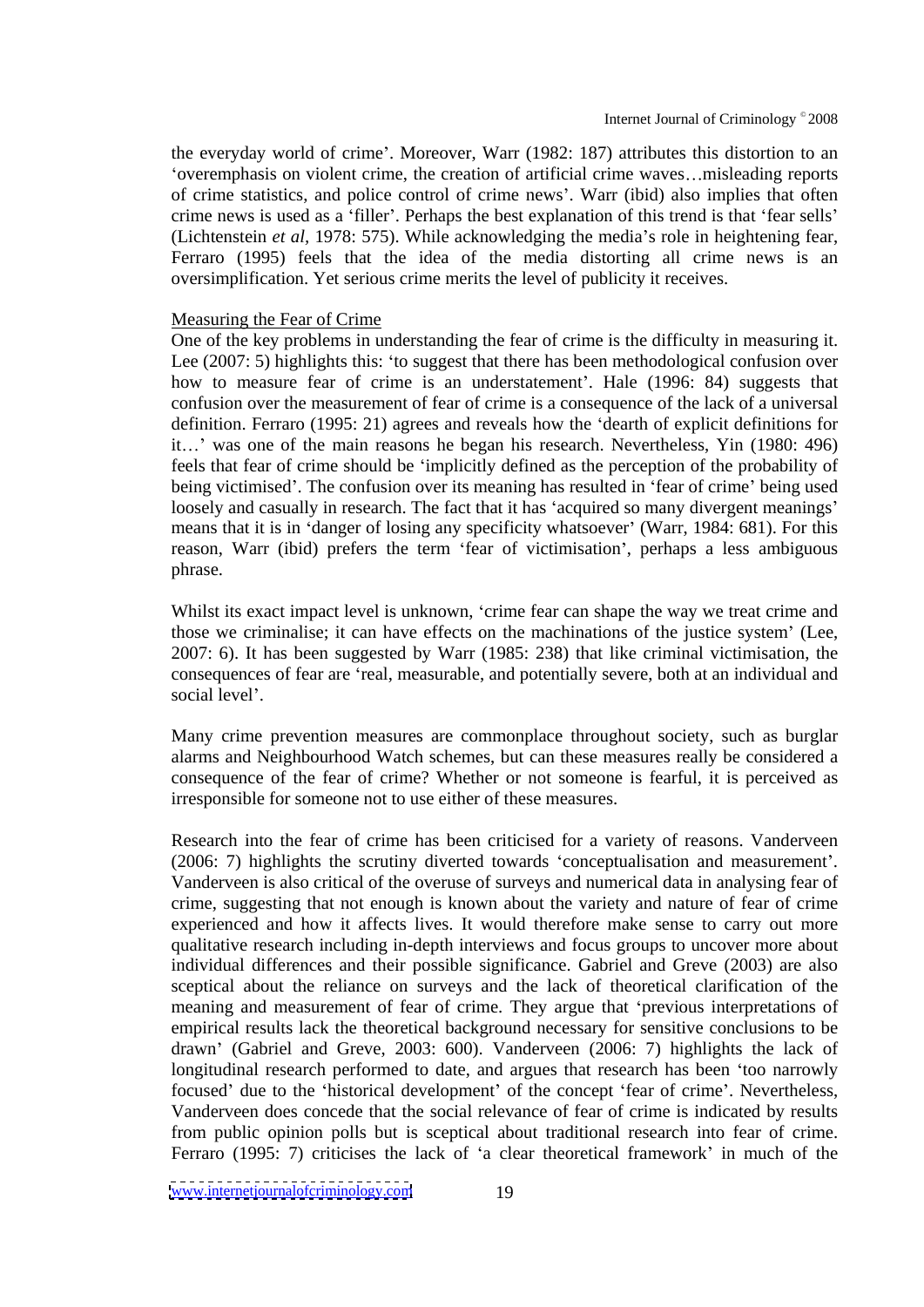previous research. Garofalo and Laub (1978: 246) criticise previous research by asserting that 'what has been measured...as the 'fear of crime' is simply not fear of crime'. This implies that the vague nature of the term makes it impossible for criminologists successfully to research it exclusively.

As demonstrated in Chapter 3, surveys and subsequent literature have been able to identify a weak correlation between fear of crime and the likelihood of victimisation, most notably among women, the elderly and people living in low crime, rural or suburban areas' (Crawford, 1998: 12). Mayhew and Hough (1988: 16) have labelled this as an 'apparent paradox that those who are most fearful are least often victims . Rifai (1982) feels that there has been no convincing evidence that victimisation causes greater fear of crime than a lack of it. Moreover, 'people do not simply assess their likelihood of victimisation and respond accordingly with low or high levels of fear' (Goodey, 2005: 76). Balkin (1979: 343) concludes that 'individual perceptions often provide an unreliable basis for predicting the actual magnitude of social problems, including crime'. Additionally, Hough (1995: 2) identifies that 'people can regard crime as a very serious social issue without themselves having any concern about becoming a victim'.

Individuals can become fearful without having been victimised themselves. Ferraro (1995: 2) points out that 'the social consequences of crime extend beyond those who are directly victimised...' Moreover, Greenberg and Ruback (1992: 3) advocate that 'crime affects not only its victims, but also relatives, neighbours, friends, and society . With this in mind, Amerio and Roccato (2005: 26) argue that the 'principal predictor of fear of crime is victimisation' (direct and indirect). Yin (1980: 498) strongly agrees with this and found that amongst the elderly, crimes experienced by their peers were an 'even stronger predictor of fear' than the individual's own experience. Mawby (1986: 305) concludes that those who are living in 'age-heterogeneous areas' are more fearful than those who are living in nursing homes, 'where neighbourhood experience of being a victim is less common'.<br>Dammert and Malone (2003) found insecurity to be the best predictor of fear of crime in Chile, closely followed by victimisation, trust in the media and population of home city. A Japanese survey revealed that over 50% of the residents in a particular area were fearful of being burgled despite the likelihood of victimisation being less than 1% (Ito, 1993). Although this evidence supports the weak correlation between fear and risk, it may not be applicable to British research since Japanese crime rates are far lower. Ainsworth (2000: 26) argues that although BCS figures reveal that property crime is more common than personal, many people's fear of crime 'centres around a dread of becoming a victim of violence, especially at the hands of a stranger'.

There are many inconsistencies in the findings of fear of crime. Skogan (1987: 135) blames the many 'incongruities' for this irregularity. In a study Waller and Okihiro's (1978) found that burglary rates were not linked to residents' levels of concern. This evidence is unable to support any suggestion that fear of crime is related to victimisation. Skogan (1987) criticises the fact that some research has opted to study only victims of crime, thereby eliminating opportunity for comparative analysis between the responses of victims and non victims. Skogan also recommends that all fear of crime research cover all crime categories, which would generate a more comprehensive analysis. The final chapter concludes findings and summarises recurring themes emerging throughout the course of this research.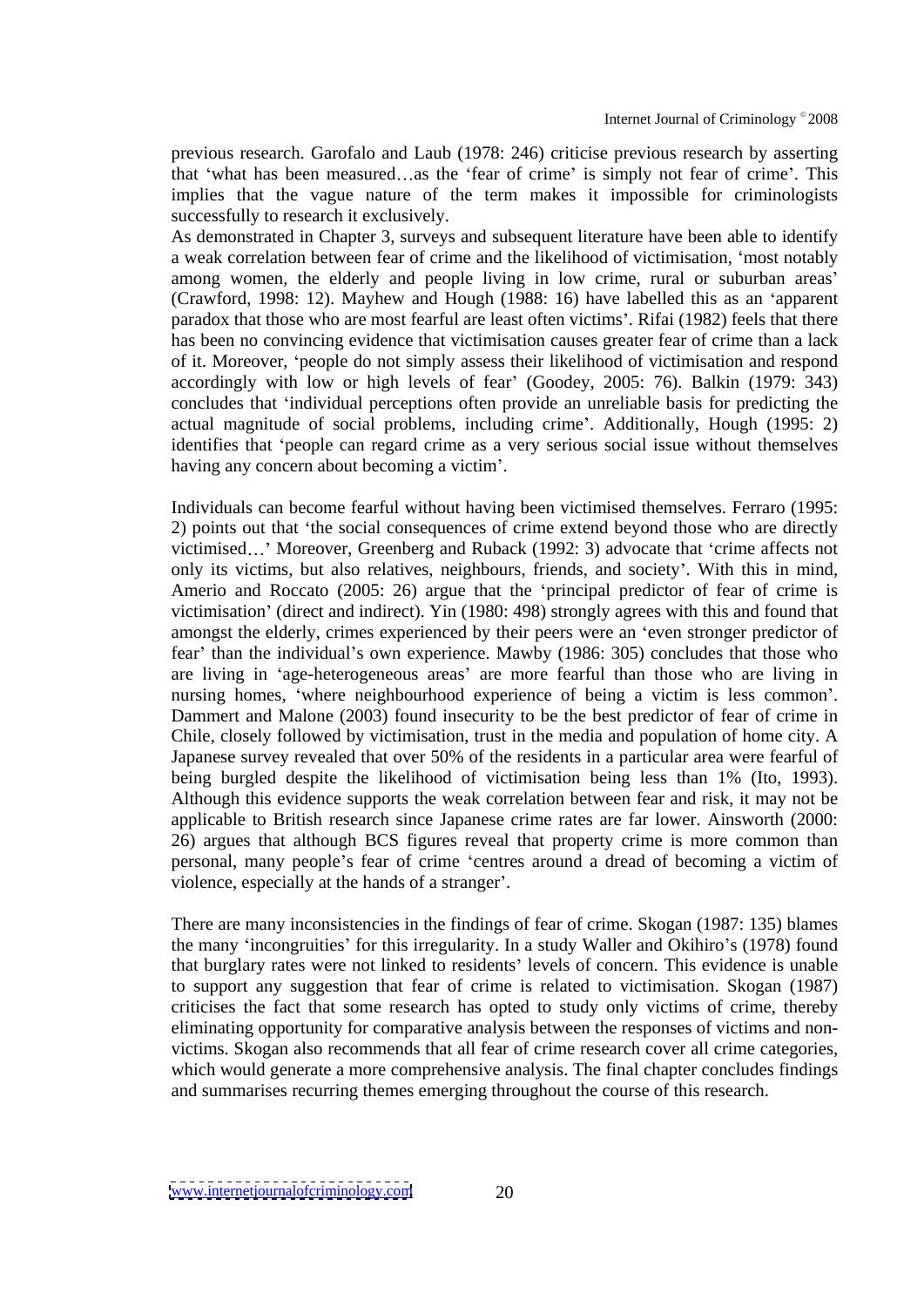# **Chapter 6: Conclusion**

The fear of crime is now a leading area for research within criminology. Criminologists have accepted its significance and potential negative impact on lifestyle. A wide range of research was referenced throughout this investigation and, as anticipated several patterns have emerged with regard to fear trends and perceived risk. However, many of these trends remain ambiguous. It would seem that results obtained will continue to surprise, as trends are unlikely to remain consistent.

In terms of recommendations for future research, the inclusion of perceived risk in fear of crime research would be beneficial. Fear and perceived risk are clearly two separate concepts and this should be reflected in research. As with all criminological terms, fear of crime should have a universal definition. This would facilitate research, removing the possibility for debate over meaning. Fear of crime should be prioritised by the CJS. As well as conducting research, the CJS should provide information and help to those who need it. An organisation independent of Victim Support should be formed to help people who are fearful of crime yet have not themselves been victimised.

The measurement of the fear of crime has proved a troublesome issue. To claim that it is impossible to measure would be an overstatement, but there is a general consensus among criminologists that governments rely disproportionately on national victimisation surveys. Such surveys are vague and seek statistics rather than detailed responses, a consequence of an emphasis on closed questions. Whilst they are subject to sampling errors and effectively consist of estimations, the statistics are often misleading, national rates differing from local rates. There should, therefore, be an emphasis on local surveys which produce relevant statistics. The media, and particularly newspapers, can also play their part by clearly explaining the context of statistics. It should also be compulsory for the media to explain its interpretation of statistics. This may be an unrealistic goal as newspapers thrive on drama and may be unwilling to comply. Nevertheless, the perceptions of the public are deeply affected by the media. The media should acknowledge its collective responsibility to convey the truth and take steps to ensure that its reporting is balanced and accurate.

Many researchers have called for more interdisciplinary research in future. This is a rational approach as it would allow a less restricted approach to research. It may enable new techniques of research to be developed, potentially uncovering new insights and more accurate data. There should be greater emphasis on qualitative research, particularly unstructured interviews and focus groups; which would allow respondents to give detailed yet natural responses. While new facilities such as those on the West Yorkshire Police website can only be commended, they have highlighted a worrying inconsistency between the constabularies. The public should be entitled to a consistent level of information and support across the country. While the Beat Crime Info website is an effective use of modern technology which demonstrates the relevance of local crime statistics, it has yet to be adopted nationwide.

From the research investigated there is little evidence to suggest that there is a link between fear of crime and the likelihood of victimisation. It has been proven that people are just as capable of being fearful of crime if their likelihood of victimisation is low or high.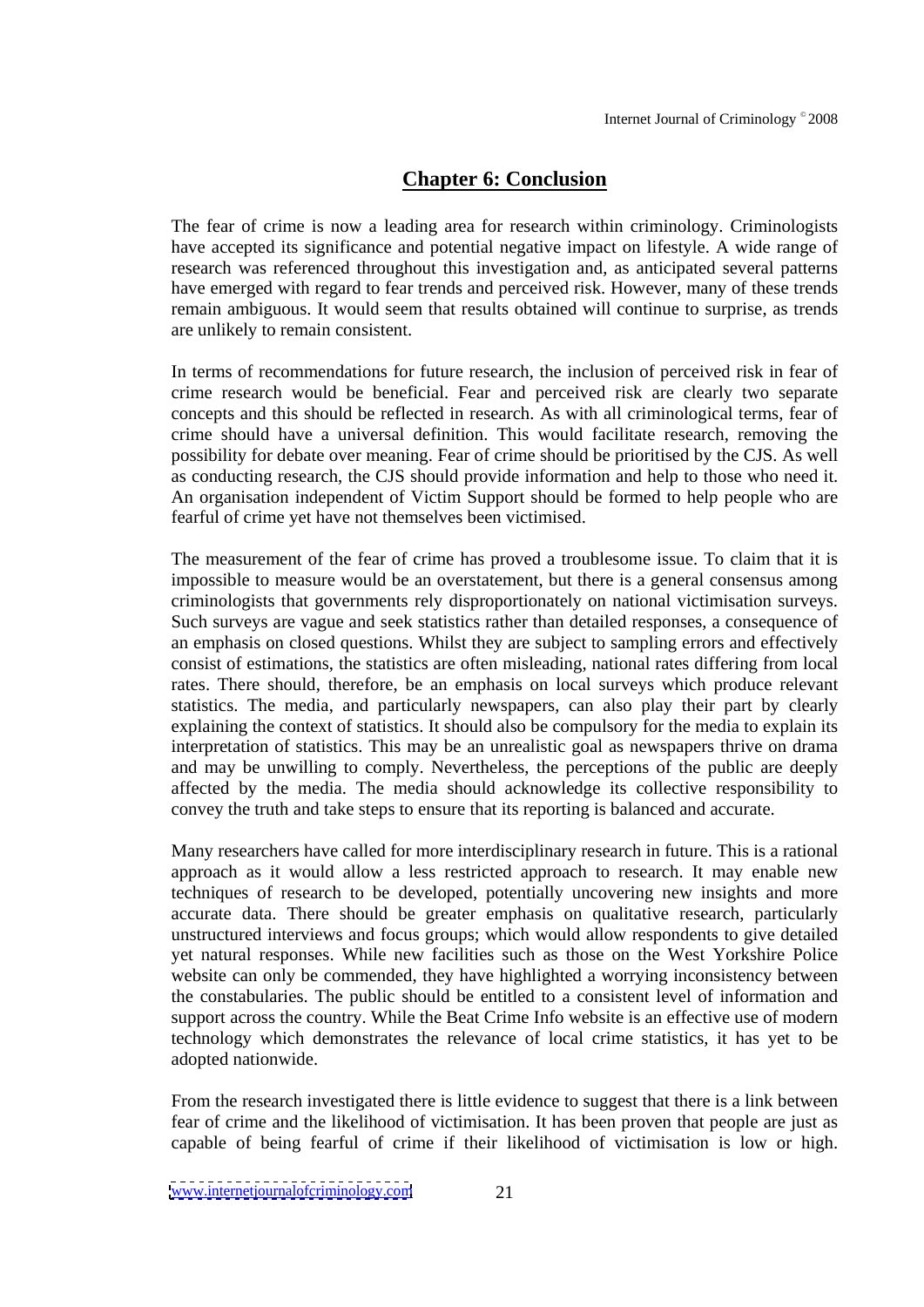Numerous perception patterns have emerged, including the fact that women and the elderly are disproportionately fearful due their feelings of vulnerability. However, other variables such as locality and social class have also produced interesting findings. From this it is possible to deduce that there is no individual factor which is the best predictor of fear. As evidence has suggested fear of crime can have positive and negative implications, there is, as yet, no conclusive evidence to confirm the impact of fear on the likelihood of victimisation.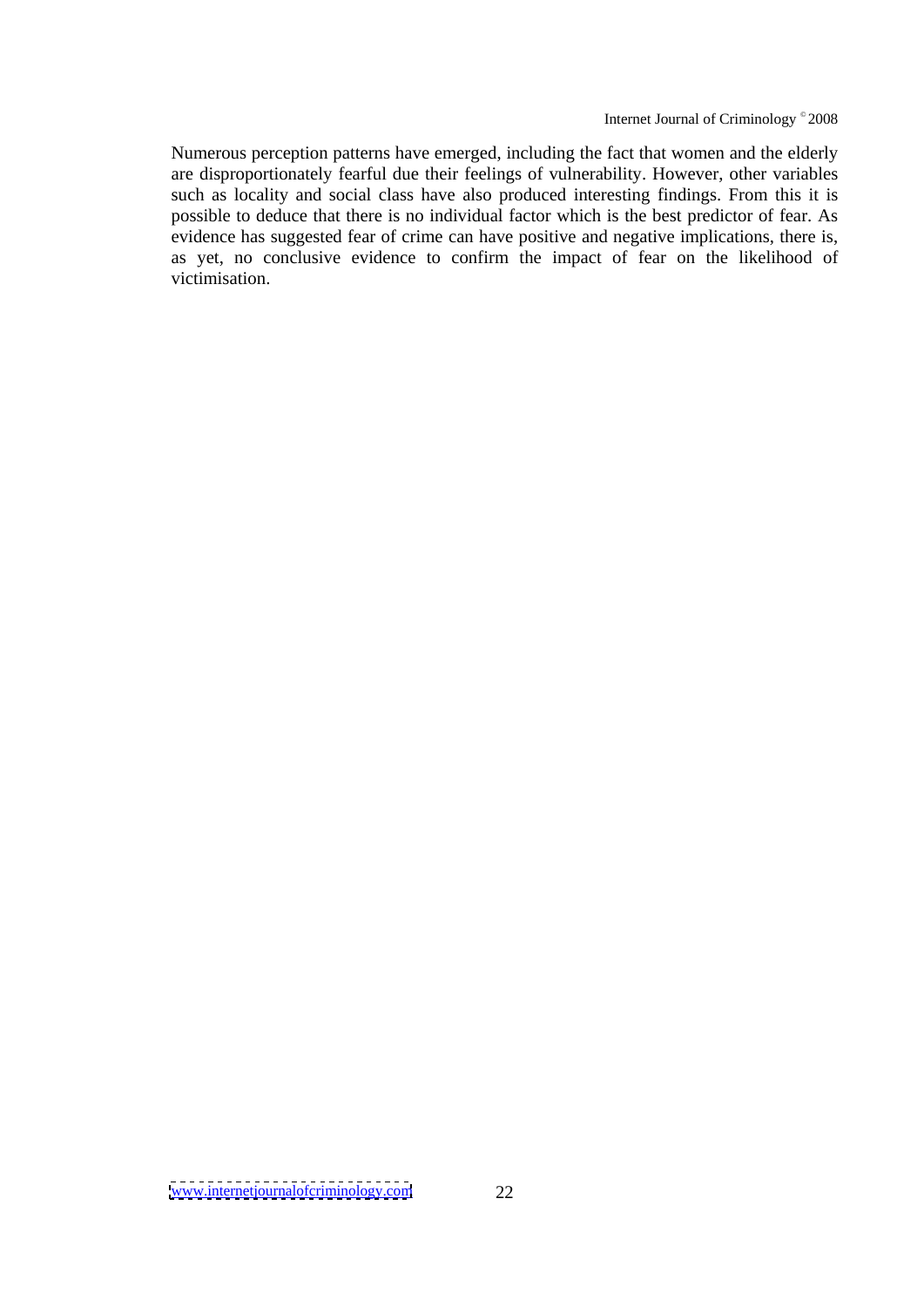## **References**

Ainsworth, P.B. (2000) *Psychology and Crime: Myths and Reality,* Harlow: Pearson Education Ltd

Alison, L. (2005) *The Forensic Psychologist s Casebook: Psychological Profiling and Criminal* Investigation, Cullompton: Willan

Allen, J. (2006) *Worry about Crime in England & Wales: findings from the 2003/04 and 2004/05 British Crime Survey,* Home Office Online Report 15/06, London: HMSO

Amerio, P. & Roccato, M. (2005) 'A Predictive Model for Psychological Reactions to Crime in Italy: An Analysis of Fear of Crime and Concern about Crime as a Social Problem , *Journal of Community & Applied Social Psychology* 15: pp.17-28

Baker, M.H., Nienstedt, B.C., Everett, R.S. & McCleary, R. (1983) 'Impact of a Crime Wave: Perceptions, Fear and Confidence in the Police , *Law and Society Review* 17: pp.319-335

Balkin, S. (1979) Victimisation Rates, Safety and Fear of Crime , *Social Problems* 26: pp.343-358

BBC (2007) 'Crime 'stable' but Robbery Rises' (Internet) Available at: <http://news.bbc.co.uk/1/hi/uk/6905769.stm> Accessed: 19/07/07 Blumer, H. (1969) *Symbolic Interactionalism: Perspective and Method,* New Jersey: Prentice Hall **Prentice** Hall

Boers, K., Gutsche, G. & Sessar, K. (eds.) (1997) *Sozialer Umbruch und Kriminalität in Deutschland,* Opladen: Westdeutscher Verlag

Box, S., Hale, C. & Andrews, G. (1988) Explaining Fear of Crime , *The British Journal of Criminology* 28(3): pp.340-356

Chadee, D., Austen, L. & Ditton, J. (2007) The Relationship between Likelihood and Fear of Criminal Victimisation , *The British Journal of Criminology* 47(1): pp.133-153

Champion, D.J. (2006) *Research Methods for Criminal Justice and Criminology ,* 3 rd Edition, New Jersey: Pearson Education/Prentice Hall

Chapman, S. (2008) *Victim Support Informal Communication A ,* Deputy Branch Manager, Nottingham City South Office

Clemente, F. & Kleiman, M. (1976) Fear of Crime among the Aged , *Gerontologist* 16: pp.207-210

Cook, F.L. & Skogan, W.G. (1984) Evaluating the Changing Definition of Policy Issue in Congress: Crime Against the Elderly' in H. Rodgers (ed.) *Public Policy and Social Institutions,* New York: JAI Press: pp.47-66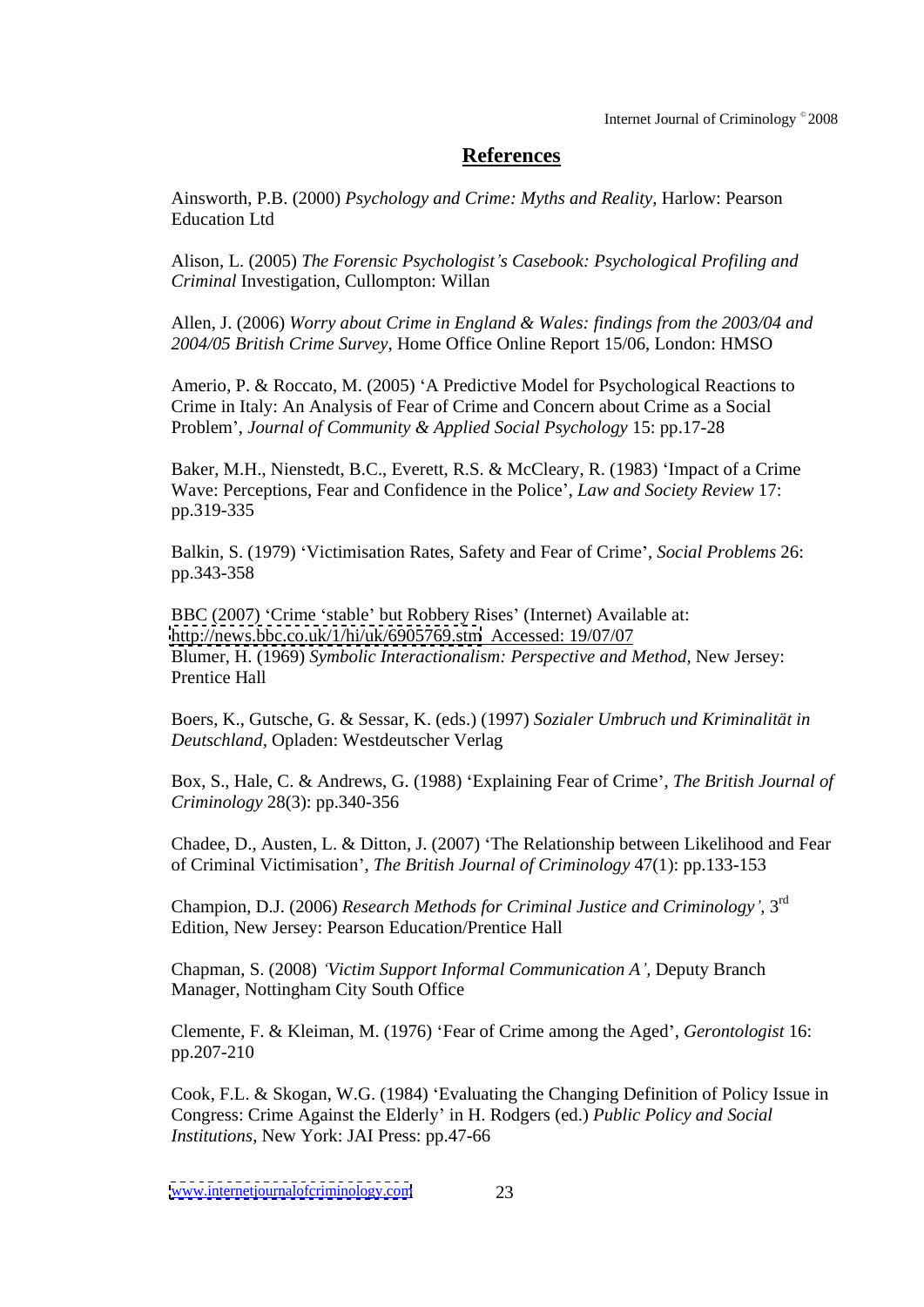Crawford, A. (1998) *Crime Prevention & Community Safety: Politics, Policies & Practices,* Harlow: Pearson Education Ltd

Crime Reduction (2004) 'On-Line Learning: Routine Activity Theory (RAT)' (Internet) Available at <http://www.crimereduction.homeoffice.gov.uk/learningzone/rat.htm> Accessed 24/03/08

Dammert, L. & Malone, M.F.T. (2003) 'Fear of Crime or Fear of Life? Public Insecurities in Chile , *Bulletin of Latin American Research* 22(1): pp.79-101

Diggines, G. (2008) Fighting Fear of Crime: A clickable internet crime map, created by the West Yorkshire Police Authority, is informing local residents of the real levels of crime in their area' in Home Office (eds.) *The Sharp End*, London: HMSO

Ditton, J., Bannister, J., Gilchrist, E. & Farrall, S. (1999) 'Afraid or Angry? Recalibrating the Fear of Crime , *International Review of Victimology* 6: pp.83-99

Ditton, J. & Chadee, D. (2006) 'People's Perceptions of their Likely Future Risk of Criminal Victimisation , *The British Journal of Criminology* 46(3): pp.505-518

Ditton, J. & Farrall, S. (eds.) (2000) *The Fear of Crime,* Aldershot: Ashgate

Doran, B.J. & Lees, B.G. (2005) 'Investigating the Spatiotemporal Links between Disorder, Crime, and the Fear of Crime , *The Professional Geographer* 57(1): pp.1-12

DuBow, F., McCabe, E. & Kaplan, G. (1979) *Reactions to Crime: A Critical Review of the Literature* , Washington: US Dept of Justice

Ferraro, K.F. (1995) *Fear of Crime: Interpreting Victimization Risk,* Albany: State University of New York Press

Gabriel, U. & Greve, W. (2003) The Psychology of Fear of Crime , *The British Journal of Criminology* 43(3): pp.600-614

Garland, D. (1996) The Limits of the Sovereign State: Strategies of crime control in contemporary society', *The British Journal of Criminology* 36(4): pp.445–71

Garofalo, J. & Laub, J. (1978) 'The Fear of Crime: Broadening our Perspective', *Victimology* 3: pp.242-253

Goodey, J. (1997) 'Boys Don't Cry: Masculinities, Fear of Crime and Fearlessness', The *British Journal of Criminology* 37(3): pp.401-418

Goodey, J. (2005) *Victims and Victimology: Research, Policy and Practice*, Harlow: Pearson Education Ltd

Greenberg, M.S. & Ruback, R.B. (1992) *After the Crime: Victim Decision Making*, London: Plenum Press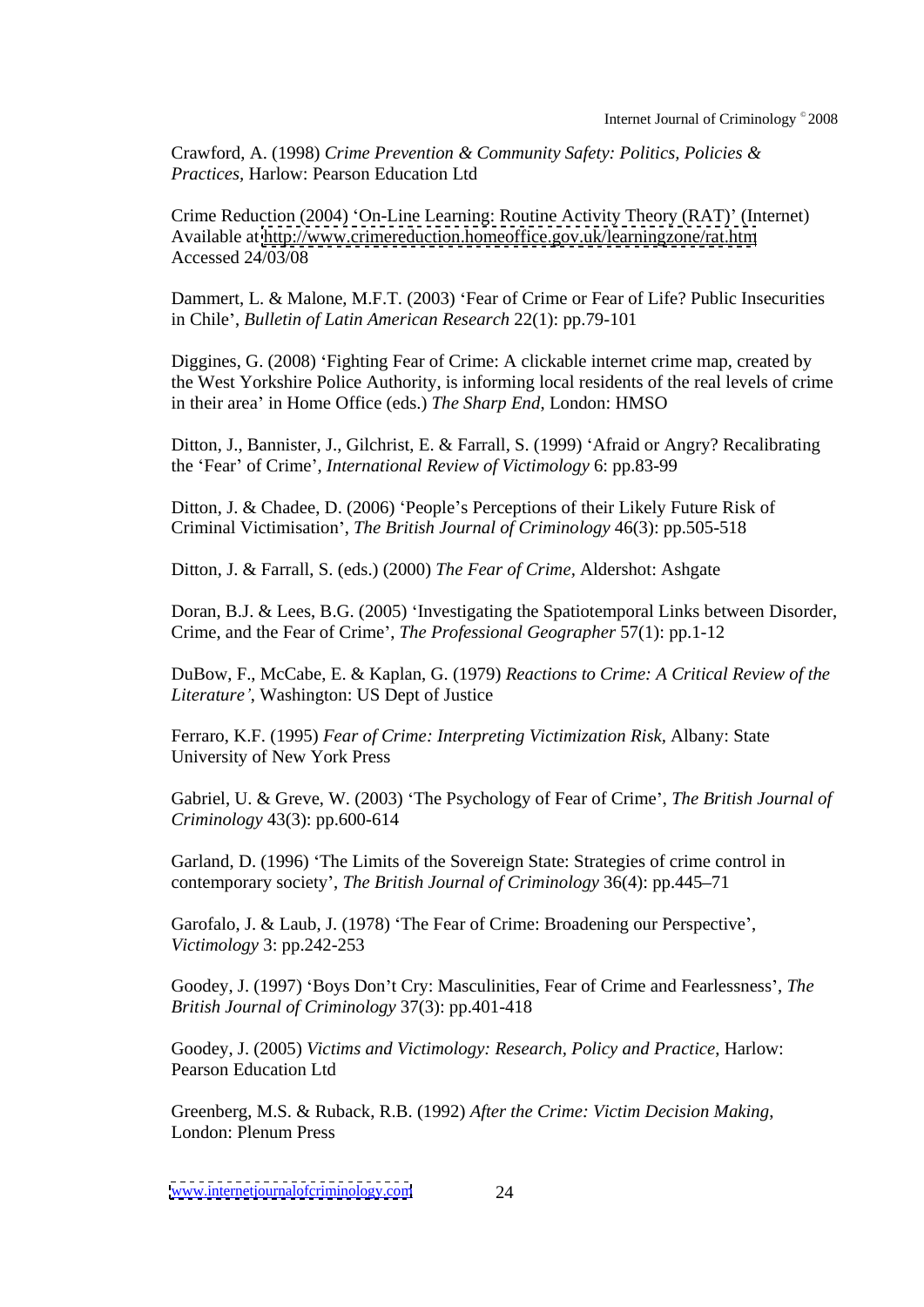Hale, C. (1996) Fear of Crime: A Review of the Literature , *International Review of Victimology* 4: pp.79-150

Hanson, R.F., Smith, D.W., Kilpatrick, D.G. & Freedy, J.R. (2000) 'Crime - Related Fears and Demographic Diversity in Los Angeles County after the 1992 Civil Disturbances , *Journal of Community Psychology* 28(6): pp.607-623

HM Government (2003) *Criminal Justice System: 2002 Strategic and Business Plan*, London: HMSO

Home Office (1989) *Report of the Working Group of the Fear of Crime,* Standing Conference on Crime Prevention, London: HMSO

Hope, T. & Sparks, R. (eds.) (2000) *Crime, Risk and Insecurity: law and order in everyday life and political discourse*, London: Routledge

Hopkins-Burke, R.D. (2005) *An Introduction to Criminological Theory,* 2 <sup>nd</sup> Edition, Cullompton: Willan

Hough. M. (1995) *Anxiety about Crime: Findings from the 1994 British Crime Survey,* Home Office Research Study 147, London: HMSO

Hough, M. & Mayhew, P. (1983) *The British Crime Survey: First Report,* Home Office Research Study 76, London: HMSO

Innes, M. (2004) Crime as a Signal, Crime as a Memory , *Journal for Crime, Conflict & the Media* 1(2): pp.15-22

Ito, K. (1993) 'Research on the fear of crime; perceptions and realities of crime in Japan', *Crime and Delinquency* 29: pp.385-92

Jackson, J. (2006) Introducing Fear of Crime to Risk Research , *Risk Analysis* 26(1): pp.253-264

Karmen, A. (2004) *Crime Victims: An Introduction to Victimology,* 5 <sup>th</sup> Edition, Belmont, CA: Thomson Wadsworth

Kennedy, G.A. (1991) *On Rhetoric: A Theory of Civic Discourse* (Aristotle's volume trns. Kennedy), New York: Oxford University Press

Kent County Council (2008) 'HandyVan and HomeSafe' (Internet) Available at: <http://www.kent.gov.uk/news/your-story/handyvan-and-homesafe.htm> Accessed  $26/03/08$ 

Kershaw, C., Budd, T., Kinshott, G., Mattinson, J., Mayhew, P. & Myhill, A. (2000) *The 2000 British Crime Survey,* London: HMSO

Lee, M. (2007) *Inventing Fear of Crime Criminology and the Politics of Anxiety*, Cullompton: Willan

[www.internetjournalofcriminology.com](http://www.internetjournalofcriminology.com) 25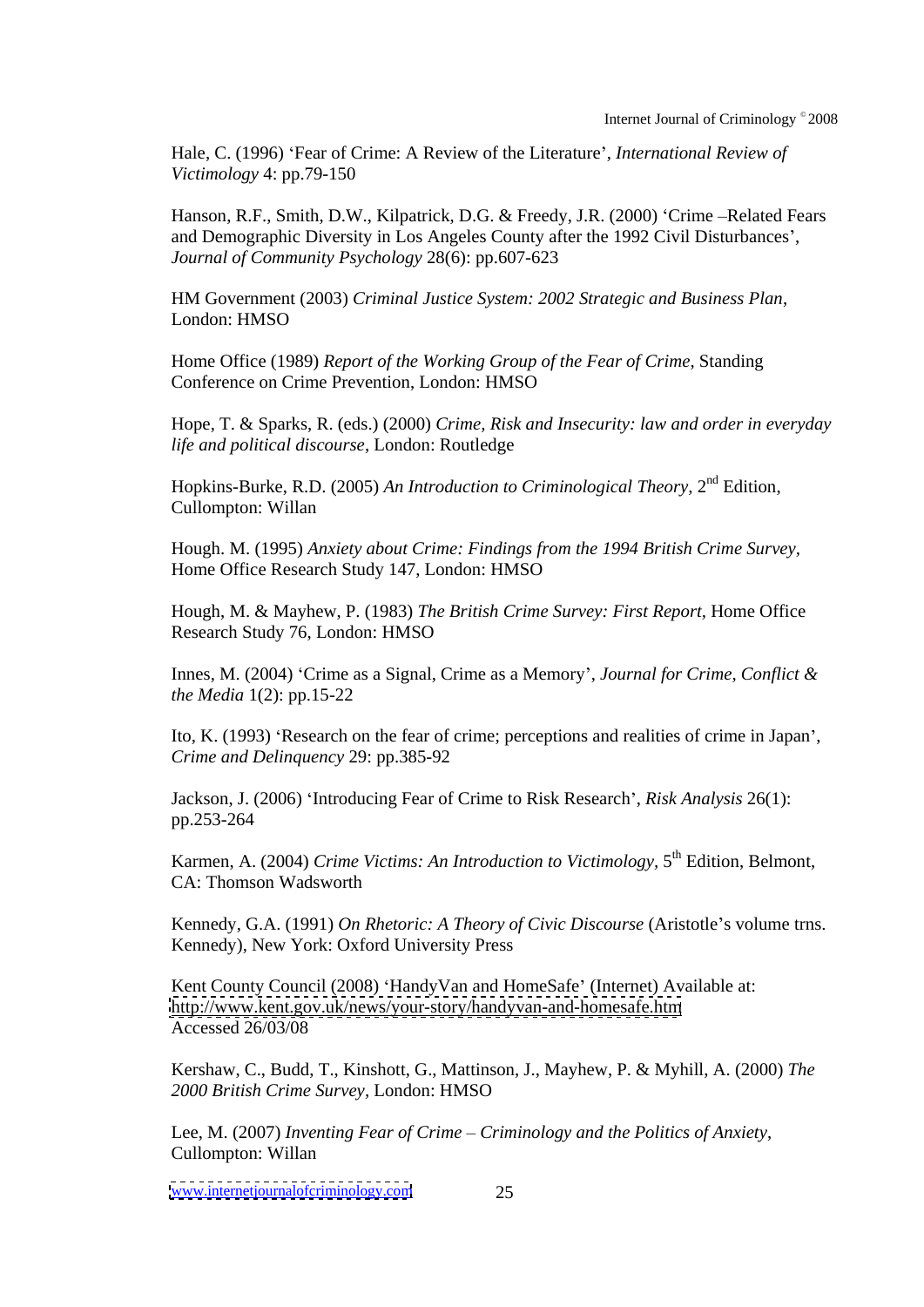Internet Journal of Criminology<sup>®</sup> 2008  $^{\circ}$  2008

Lemanski, C. (2006) 'Residential Responses to Fear (of Crime Plus) in Two Cape Town Suburbs: Implications for the Post-Apartheid City , *Journal of International Development* 18: pp.787-802

Lichtenstein, S., Slovic, P., Fischoff, B., Layman, M. & Combs, B. (1978) 'Judged Frequency of Lethal Events , *Journal of Experimental Psychology: Human Learning and Memory* 4(6): pp.551-78

Lindesay, J. (1991) Editorial: Fear of Crime in the Elderly , *International Journal of Geriatric Psychiatry* 6: pp.55-56

Liska, A.E., Sanchirico, A. & Reed, M.D. (1988) 'Fear of Crime and Constrained Behaviour: Specifying and Estimating a Reciprocal Effects Model , *Social Forces* 66: pp.827-837

Lupton, D. & Tulloch, J. (2002) 'Risk is part of your life: Risk epistemologies among a group of Australians , *Sociology* 36(2): pp.317-334

Matthews, R. (1992) 'Replacing "Broken Windows": Crime, Incivilities and Urban Change in R. Matthews and J. Young (eds.) *Issues in Realist Criminology*, London: Sage: pp.19-50

Mawby, R.I. (1986) 'Fear of Crime and Concern over the Crime Problem among the Elderly , *Journal of Community Psychology* 14: pp.300-306

Maxfield, M.G. (1984) *Fear of Crime in England and Wales*, London: HMSO

Mayhew, P. & Hough, M. (1988) 'The British Crime Survey: Origins and Impact' in M. Maguire & J. Ponting (eds.) *Victims of Crime: A New Deal*, Milton Keynes: Open University Press: pp.156-163

Moore, S. & Shepherd, J. (2007) The Elements and Prevalence of Fear , *The British Journal of Criminology* 47(1): pp.154-162

Muncie, J. & Wilson, D. (2004) *Student Handbook of Criminal Justice and Criminology,* London: Cavendish Publishing Limited

Nettler, G. (1974) *Explaining Crime,* New York: McGraw-Hill

Newburn, T. (2003) *Handbook of Policing,* Cullompton: Willan

Noakes, L. & Wincup, E. (2004) *Criminological Research Understanding Qualitative* Methods, London: Sage

O Bryant, S.L., Donnermeyer, J.F. & Stafford, K. (1991) Fear of Crime and Perceived Risk among Older Widowed Women , *Journal of Community Psychology* 19: pp.166-177

Povey, D., Ellis, C. & Nichols, S. (2003) *Crime in England and Wales,* Home Office Statistical Bulletin 02/03, London: HMSO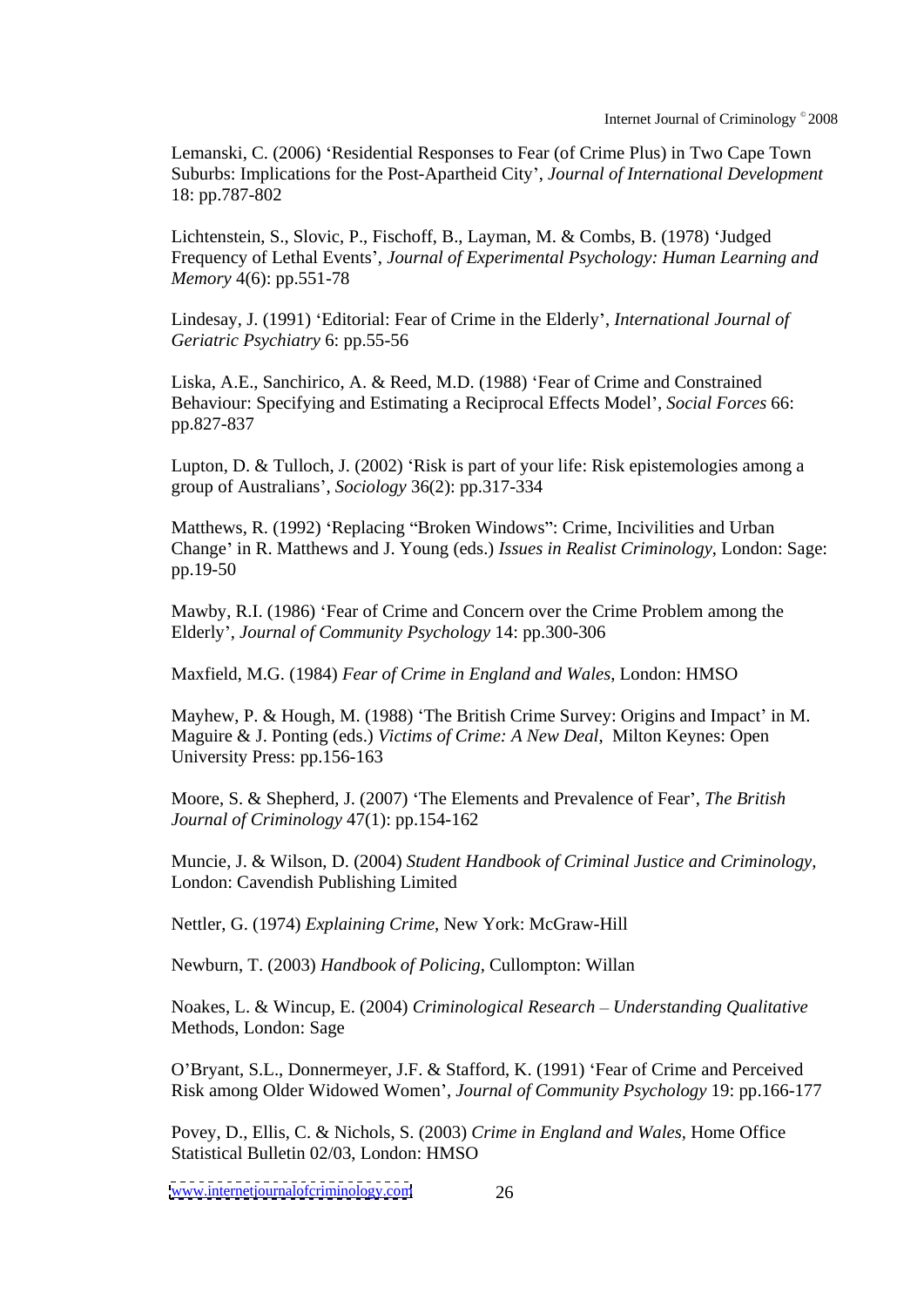Quinney, R. (1970) *The Social Reality of Crime*, Boston: Little & Brown

Ramsay, M. (1989) *Downtown Drinkers: the perceptions and fears of the public in a city centre,* Crime Prevention Unit Paper 19, London: HMSO

Ramos, L.L. & Andrade-Palos, P. (1993) Fear of Victimization in Mexico , *Journal of Community & Applied Social Psychology* 3: pp.41-51

Rifai, M.Y. (1982) 'Methods of Measuring the Impact of Criminal Victimisation through Victimization Surveys in H.J. Schneider (ed.) *The Victim in International Perspective,* Berlin & New York: Walter de Gruyter: pp.189-202

Riger, S. (1981) 'On Women' in D.A. Lewis (ed.) *Reactions to Crime*, Thousand Oaks, CA: Sage: pp.47-66

Royce, D. (2004) *Research Methods in Social Work,* 4 th Edition, Pacific Grove, CA: Brooks/Cole Thomson Learning

Sampson, R.J. (1991) 'Linking the micro- and macrolevel dimensions of community social organization , *Social Forces* 70(1): pp.43-64

Scott, J. (1990) *A Matter of* Record, Cambridge: Polity Press

Shotland, R.L., Hayward, S.C., Young, C., Signorella, M.L., Mindingall, K., Kennedy, J.K, Rovine, M.J. & Danowitz, E.F. (1979) 'Fear of Crime in Residential Communities', *Criminology* 17(1): pp.34-45

Silverman, D. (2000) *Doing Qualitative Research A Practical Handbook,* London: Sage

Skogan, W.G. (1987) The Impact of Victimisation on Fear , *Crime and Delinquency* 33(1): pp.135-154

Smith, L. (2008) *Victim Support Informal Communication B* , District Manager, Mid Kent Office the contract of the contract of the contract of the contract of the contract of the contract of the contract of the contract of the contract of the contract of the contract of the contract of the contract of the con

Smith, W.R. & Torstensson, M. (1997) 'Fear of Crime: Gender Differences in Risk Perception and Neutralizing Fear of Crime: Towards Resolving the Paradoxes , *The British Journal of Criminology* 37(4): pp.608-634

Sparks, R. (1992) 'Reason and Unreason in 'Left Realism': some problems in the constitution of fear of crime , in R. Matthews & J. Young (eds.) *Issues in Realist Criminology,* London: Sage: pp.119-35

Strauss, A. & Corbin, J.M. (1998) *Basics of Qualitative Research: Techniques and Procedures for Developing Grounded Theory,* Thousand Oaks, CA: Sage

Thomas, W.I. & Thomas, D.S. (1928) *The Child in America,* New York: Knopf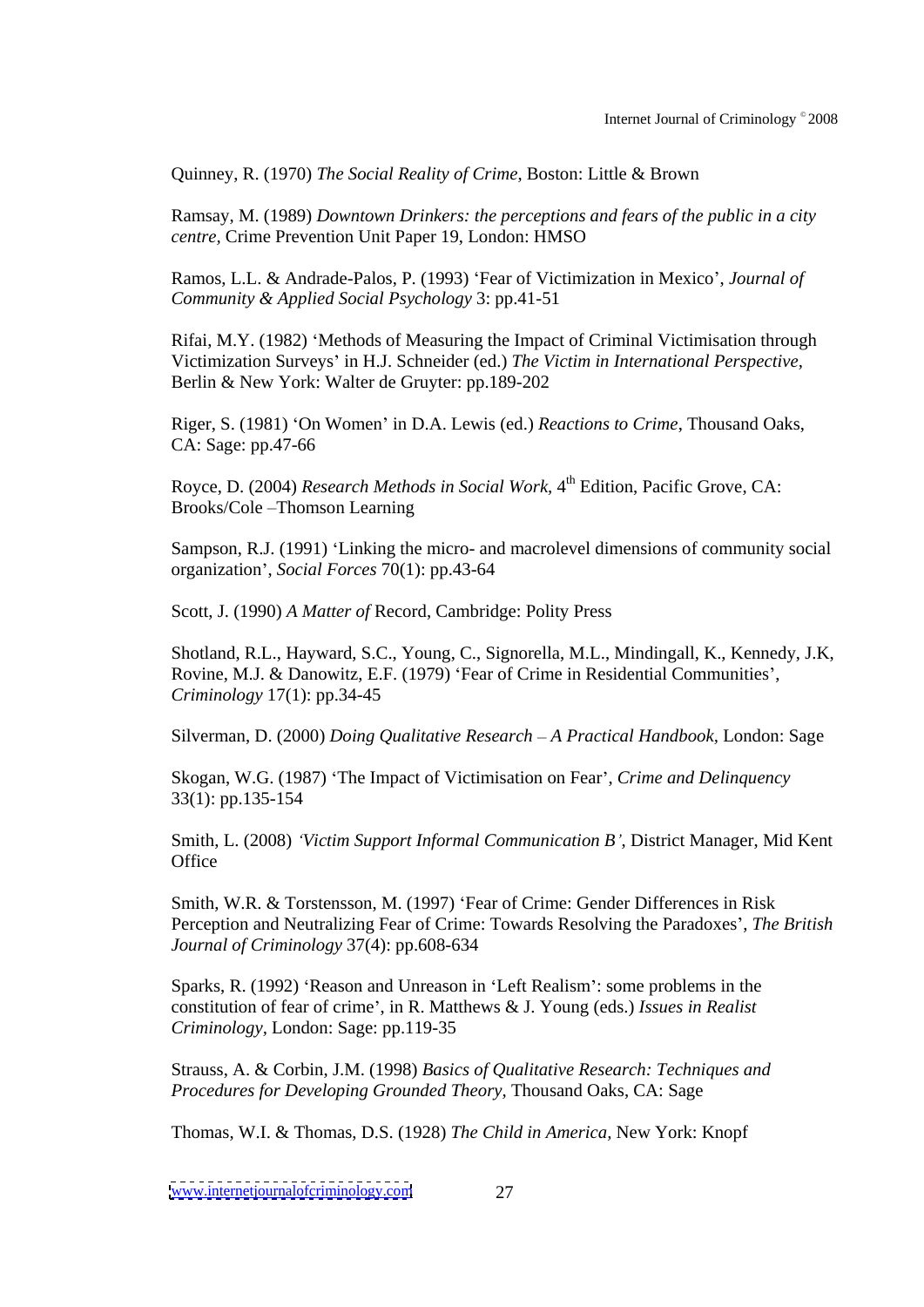Tilley, N. (2005) *Handbook of Crime Prevention and Community Safety,* Cullompton: Willan

Tosh, J. (1991) *The Pursuit of History: Aims, Methods & New Directions in the Study of Modern History,*  $2^{nd}$  Edition, Harlow: Longman

Vanderveen, G. (2006) *Interpreting Fear, Crime, Risk & Unsafety,* The Hague: BJU Legal Publishers

Victim Support Kent (2006) *Helping people cope with crime: Annual Review (2005-2006),* AGM Tuesday 18<sup>th</sup> July 2006, Affiliated to the National Association of Victim Support Schemes and the state of the state of the state of the state of the state of the state of the state of the state of the state of the state of the state of the state of the state of the state of the state of the state of th

Walklate, S. (2007) *Imagining the Victim of Crime,* Maidenhead: Open University Press

Waller, I. & Okihiro, N. (1978) *Burglary: The Victim and the Public,* Toronto: University of Toronto Press

Warr, M. (1982) 'The Accuracy of Public Beliefs about Crime: further evidence', *Criminology* 20: pp.185-204

Warr, M. (1984) 'Fear of Victimization: Why Are Women and the Elderly More Afraid?' *Social Science Quarterly* 65: pp.681-702

Warr, M. (1985) Fear of Rape among Urban Women , *Social Problems* 32: pp.238-250 Watts, S. (2008) *Victim Support Informal Communication C ,* District Manager, North Kent & Medway Office **Example 2018** 

West Yorkshire Police Authority (2006) *Working with you to improve local policing ,* West Yorkshire: Northgate Information Systems

Williams, K.S. (2004) *Textbook on Criminology,* 5 th Edition, Oxford: Oxford University Press **Press** 

Williams, P. & Dickenson, J. (1993) 'Fear of Crime: Read All About It? The Relationship between Newspaper Crime Reporting and Fear of Crime , *The British Journal of Criminology* 33(1): pp.33-56

Wilson, J.O. & Kelling, G.L. (1982) 'Broken Windows', *Atlantic Monthly* 249: pp.29-38

Yarwood, R. & Gardner, G. (2000) 'Fear of Crime, Cultural Threat and the Countryside' *Area* 32(4): pp.403-411

Yin, P. (1980) Fear of Crime among the Elderly: Some Issues and Suggestions , *Social Problems* 27: pp.492-504